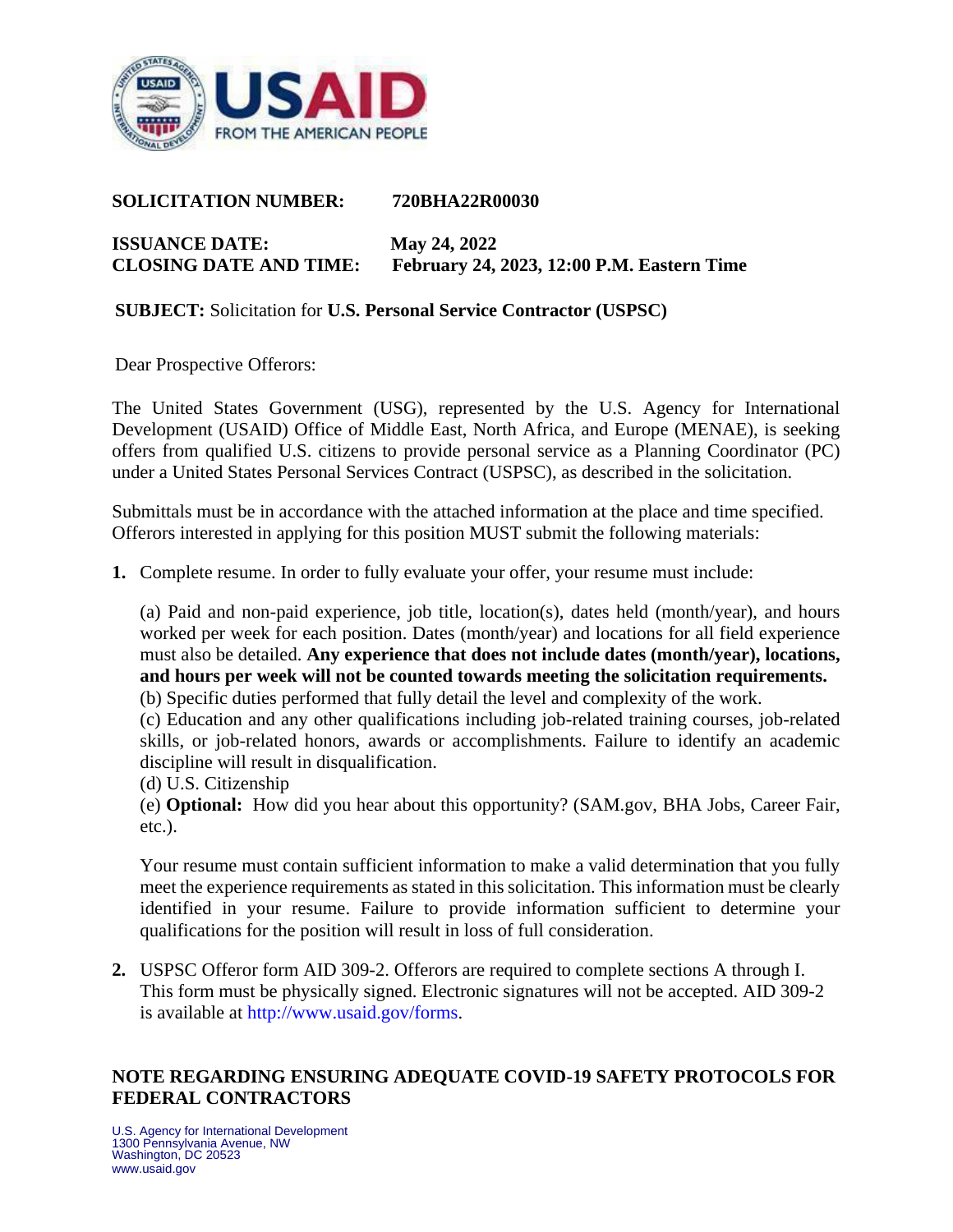The contractor will be required to show proof that the contractor is fully vaccinated against COVID-19 on or before the first date of onboarding, or submit an approved reasonable accommodation to the CO. If the contractor does not meet this requirement the contract may be terminated.

# **NOTE REGARDING UNIQUE ENTITY IDENTIFIER DATA UNIVERSAL NUMBERING SYSTEM (UEI) NUMBERS AND THE SYSTEM FOR AWARD MANAGEMENT**

All USPSCs with a place of performance in the United States are required to have a Unique Entity Identifier (UEI) number and be registered in the System for Award Management (SAM) database prior to receiving an award. You will be disqualified if you either fail to comply with this requirement or if your name appears on the excluded parties list. The selectee will be provided with guidance regarding this registration.

NOTE: As of March 28, 2018, all new SAM.gov entity registrations will now require a signed notarized letter identifying the authorized Entity administrator for the entity associated with the UEI DUNS number. Additional information on the format of the notarized letter and where to submit can be found via the below Federal Service Desk link:

**[https://www.fsd.gov/fsd-](https://www.fsd.gov/fsd-gov/answer.do?sysparm_kbid=d2e67885db0d5f00b3257d321f96194b&sysparm_search=kb0013183)**

**[gov/answer.do?sysparm\\_kbid=d2e67885db0d5f00b3257d321f96194b&sysparm\\_search=kb](https://www.fsd.gov/fsd-gov/answer.do?sysparm_kbid=d2e67885db0d5f00b3257d321f96194b&sysparm_search=kb0013183) [0013183](https://www.fsd.gov/fsd-gov/answer.do?sysparm_kbid=d2e67885db0d5f00b3257d321f96194b&sysparm_search=kb0013183)**

Offerors can expect to receive a confirmation email when offer materials have been received. Offerors should retain for their records copies of all enclosures which accompany their offers. Your complete resume must be emailed to:

#### **MENAE Recruitment Team**

E-Mail Address: [BHA.MENAERecruitment@usaid.gov](mailto:BHA.MENAERecruitment@usaid.gov) Website: [www.BHAjobs.net](http://www.bhajobs.net/)

Any questions on this solicitation may be directed to the MENAE Recruitment Team via the information provided above.

Sincerely,

Digitally signed by Sonja Stroud-Sound Sheder Gooden Date: 2022.05.09 11:34:20 -04'00'

Sonja Stroud-Gooden Contracting Officer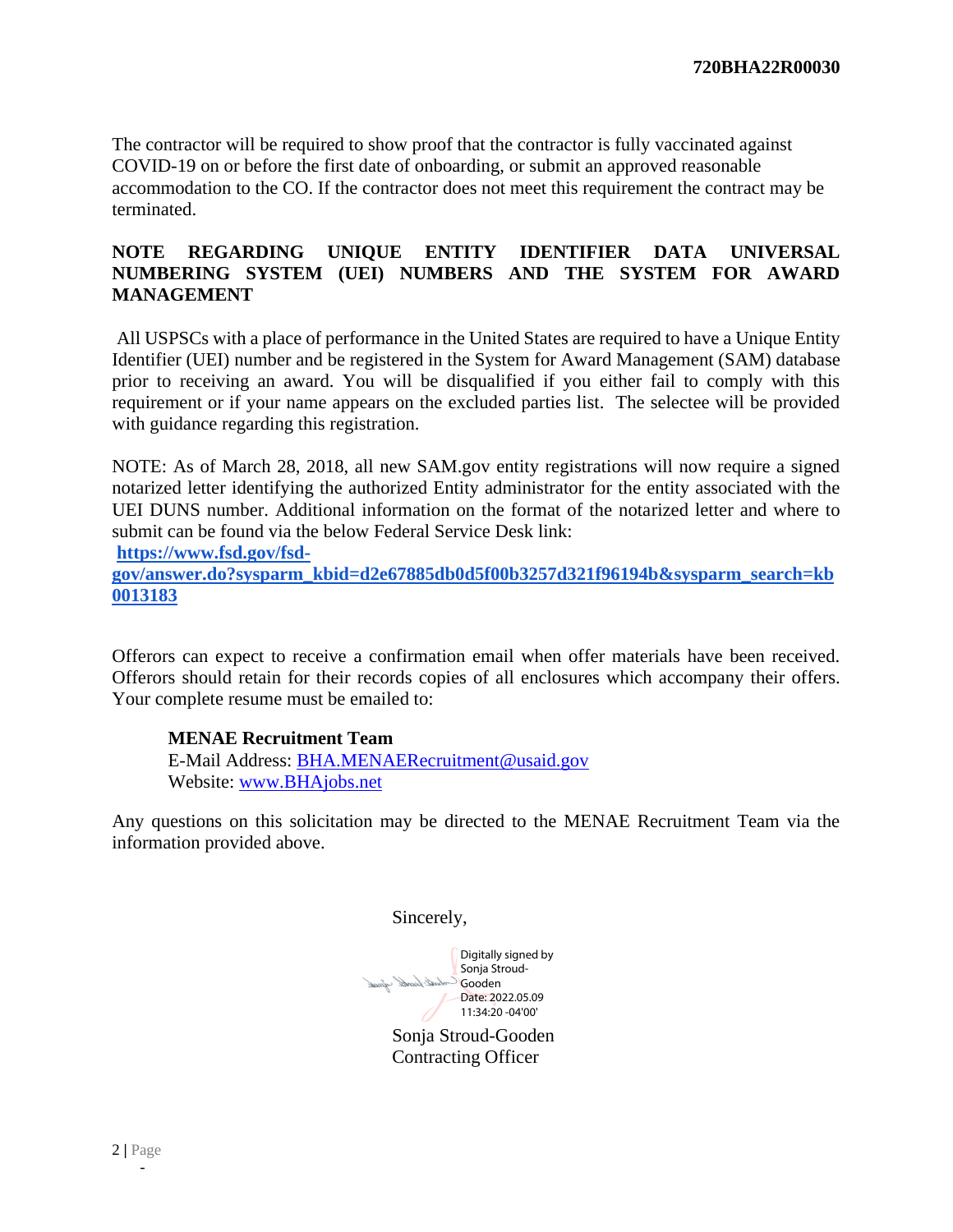# **I. GENERAL INFORMATION**

#### **1. SOLICITATION NO.:** 720BHA22R00030

#### **2. ISSUANCE DATE:** May 24,2022

**3. CLOSING DATE AND TIME FOR RECEIPT OF OFFERS:** February 24, 2023, 12:00 P.M. Eastern Time

This solicitation is open and continuous until February 24, 2023. The following are the closing dates for each review period:

> June 24, 2022, 12:00 P.M. Eastern Time September 23,2022, 12:00 P.M. Eastern Time February 24, 2023, 12:00 P.M. Eastern Time

Offerors not selected during a previous review period must reapply in order to be considered for positions available in subsequent review periods. A review period may be canceled at **MENAE's discretion**.

- **4. POINT OF CONTACT:** MENAE Recruitment Team[,BHA.MENAERecruitment@usaid.gov](mailto:BHA.MENAERecruitment@usaid.gov)
- **5. POSITION TITLE:** Planning Coordinator
- **6. MARKET VALUE: \$81,216 - \$105,579** equivalent to **GS-13** (not eligible for locality pay)

**Salaries over and above the top of the pay range will not be entertained or negotiated.**

- **7. PERIOD OF PERFORMANCE:** Five (5) years
- **8. PLACE OF PERFORMANCE:** Amman, Jordan

There may be an initial training program in Washington, D.C. for three months, which will include formal classroom training and on-the-job training; and may include security training. After completion of Washington training, the Planning Coordinator will be assigned to the place of performance. Should BHA no longer require or be able to maintain this position's full-time presence in Jordan, the individual may be relocated to Washington, D.C. to support remotely or be temporarily deployed to a field office as determined by response leadership.

#### **9. ELIGIBLE OFFERORS:** U.S. Citizens

**10. SECURITY LEVEL REQUIRED:** Ability to obtain and maintain a Secret up to Top Secret/Sensitive Compartmented Information level clearance as provided by USAID.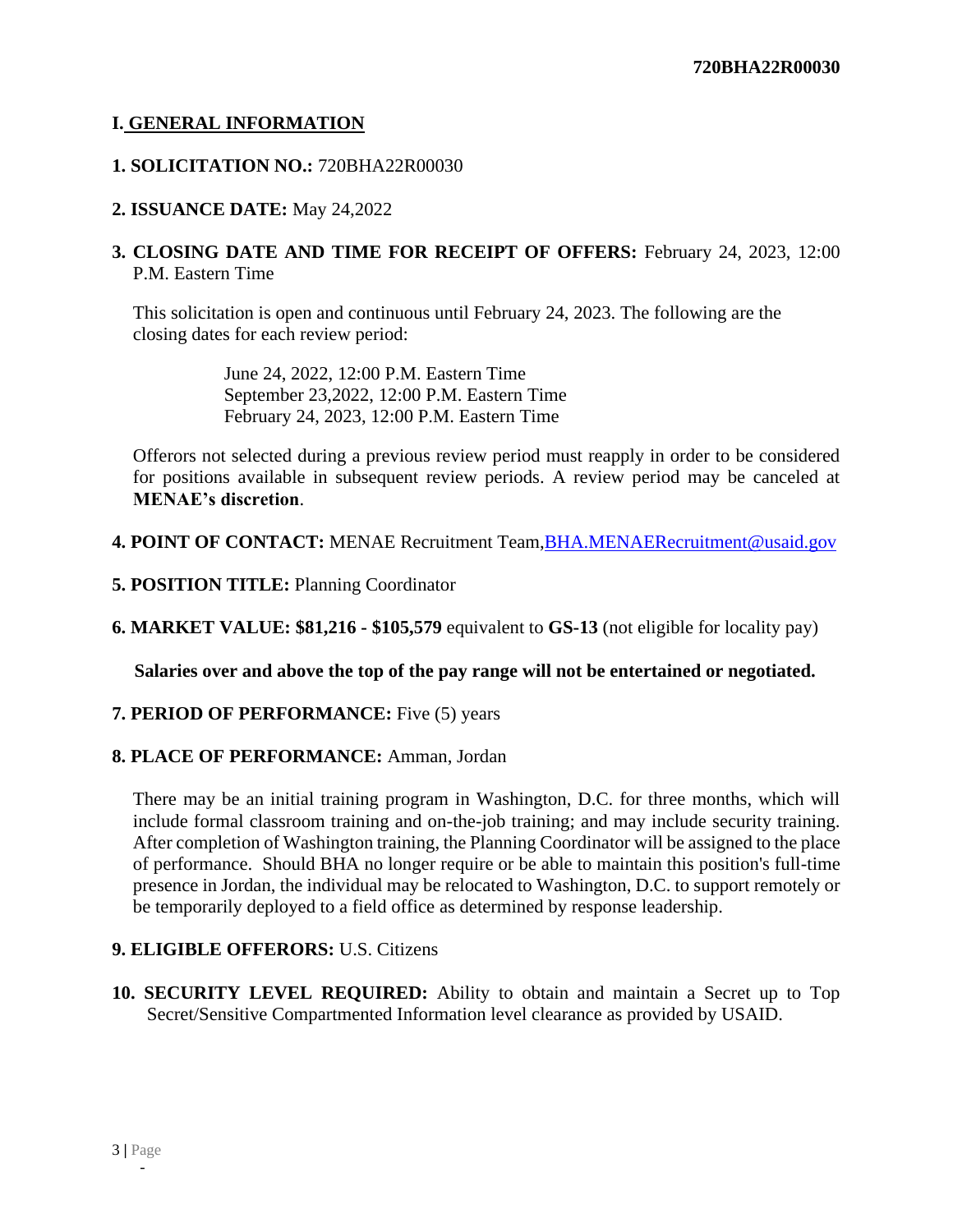# **11. STATEMENT OF DUTIES**

# **BACKGROUND**

The United States Agency for International Development (USAID)'s Bureau for Humanitarian Assistance (BHA) is responsible for facilitating and coordinating U.S. Government (USG) humanitarian assistance overseas in response to all types of international disasters, including slowonset disasters such as droughts or famine, natural disasters such as earthquakes or floods, or manmade disasters such as conflict or war. BHA is responsible for planning, coordinating, developing, achieving, monitoring, and evaluating international humanitarian assistance falling into two conceptual areas:

- *Humanitarian Response* activities comprise needs-based humanitarian assistance provided to save lives, alleviate suffering, and protect human dignity during and in the aftermath of emergencies. Humanitarian assistance is grounded in humanitarian principles and is directed toward the most vulnerable populations.
- *Early Recovery, Risk Reduction, and Resilience* (ER4) activities will set the initial foundations for longer-term recovery as appropriate and will work in close conjunction with humanitarian assistance. Early recovery is an approach that supports communities impacted by crises to protect and restore basic systems and service delivery. Early recovery builds on humanitarian response efforts and establishes the initial foundations of long-term recovery. Early recovery activities are implemented for a specified, appropriate timeframe that assists populations recovering from an identifiable shock. Risk reduction is the prevention of new and reduction of existing disaster risk and management of residual risk, which contributes to strengthening resilience and to the achievement of sustainable development. Resilience is the ability of people, households, communities, countries, and systems to mitigate, adapt to, and recover from shocks and stresses in a manner that reduces chronic vulnerability and facilitates inclusive growth.

BHA has seven offices, as follows:

The Bureau's three geographic offices are: (1) Office of Africa; (2) Office of Asia, Latin America and the Caribbean; and (3) the Office of the Middle East, North Africa and Europe. Each geographic office designs, provides, and assesses humanitarian assistance for their respective regions, including assistance related to responding to, recovering from, and reducing the risk of man-made and natural disasters, while linking with other USAID investments that build resilience.

The Office of Global Policy, Partnerships, Programs, and Communications (G3PC) shapes and influences USAID's role within the international humanitarian system; leads engagement on a range of policy, programmatic, and operational issues; and positions the Agency to influence collective response to emergency needs across the globe.

The Office of Technical and Program Quality (TPQ) leads the Bureau's efforts to provide highquality programmatic and technical leadership, oversight, and guidance. In addition, TPQ leads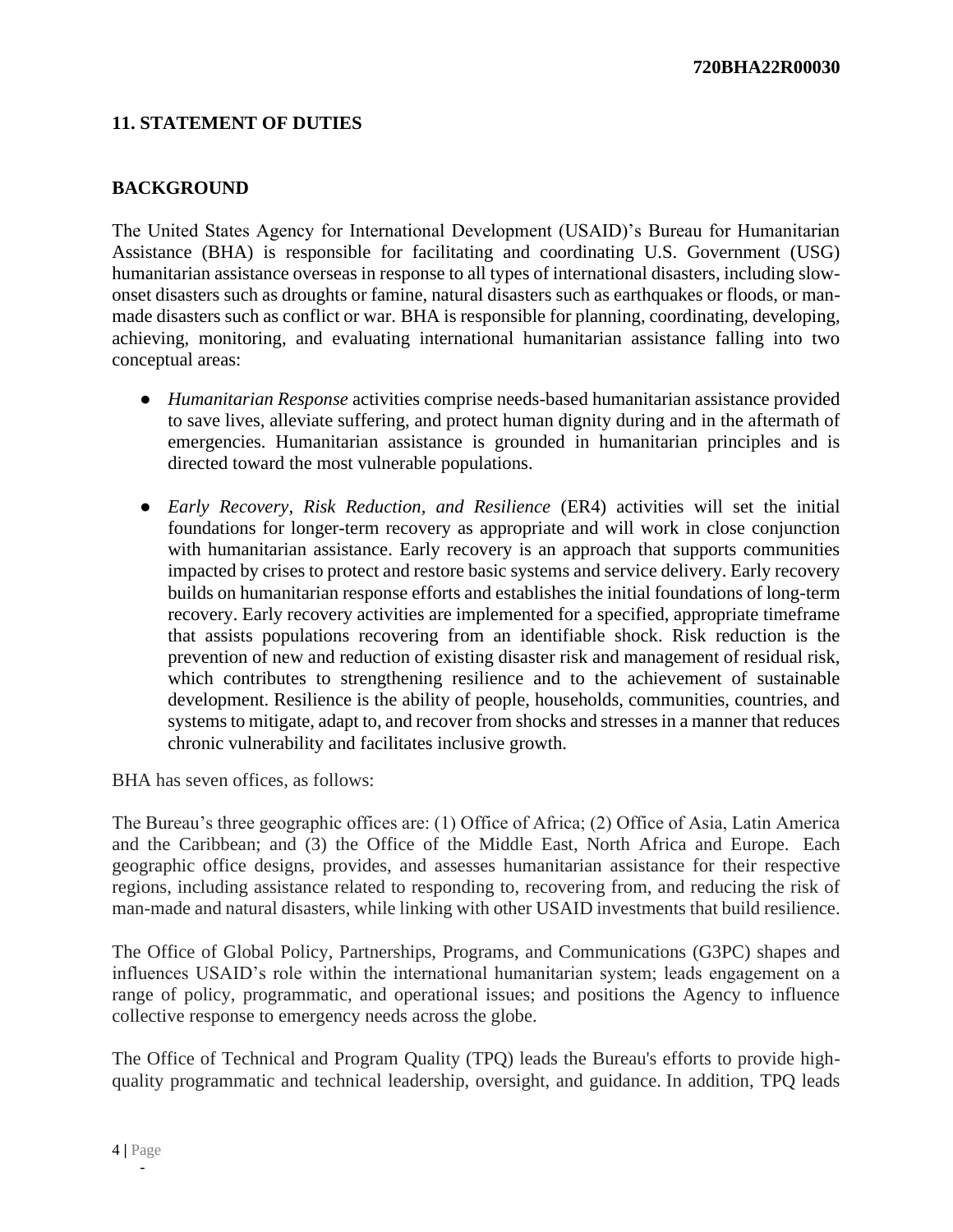the Bureau's external engagement with academia and coordinates research to advance the effectiveness, efficiency, and impact of humanitarian and multi-year programming.

The Office of Humanitarian Business and Management Operations (HBMO) is responsible for maintaining 24/7 operability by providing leadership, planning, quality assurance, technical expertise, and process management. HBMO ensures effective stewardship of the Bureau's support services, including workforce planning, staffing, financial management, internal controls, facilities operations and infrastructure.

The Office of Field and Response Operations (FARO) leads and manages operational assistance and the purchase and delivery of goods and services in response to declared foreign disasters and international humanitarian needs in key functional areas, including supply-chain management, procurement, logistics, oversight, and operational coordination with the U.S. military.

# **INTRODUCTION**

Yemen is facing the world's largest humanitarian crisis amidst a violent conflict that has continued to escalate since late 2014. The conflict—along with an economic crisis, high levels of unemployment, protracted instability, and rising food and fuel prices has left approximately 20.7 million people in need of humanitarian assistance, including approximately 12.1 million people in acute need. In addition, the conflict has displaced more than 4 million people. The volatility of the current situation, including access restrictions imposed by controlling authorities, has impeded relief agencies from obtaining accurate, comprehensive demographic data on conflict-affected populations or implementing the humanitarian response at the scale and speed needed.

The USG is the largest humanitarian donor responding to the crisis in Yemen, with more than \$3.4 billion in assistance since 2015. BHA is responsible for facilitating coordination, leadership, funding, and information management support to ensure relief agencies are able to provide a rapid and strategic response to needs on behalf of the USG. USAID's humanitarian response is managed by teams in Budapest, Hungary; Amman, Jordan; and Riyadh, Saudi Arabia, and supported by a Yemen Team under the MENAE Office in Washington, DC. USAID anticipates significant additional humanitarian programming in 2022 and beyond.

#### **OBJECTIVE**

BHA requires the services of a Planning Coordinator based in Amman, Jordan in order to meet its objectives of programming, monitoring, coordinating, and evaluating USG humanitarian programs in Yemen.

#### **DUTIES AND RESPONSIBILITIES**

The position requires the individual to reside in Amman, Jordan, as determined in consultation with the Embassy and the Mission and subject to security and programmatic considerations. The selectee must be prepared to function effectively in a challenging and restrictive work environment and be willing to strictly adhere to the U.S. Embassy security guidelines.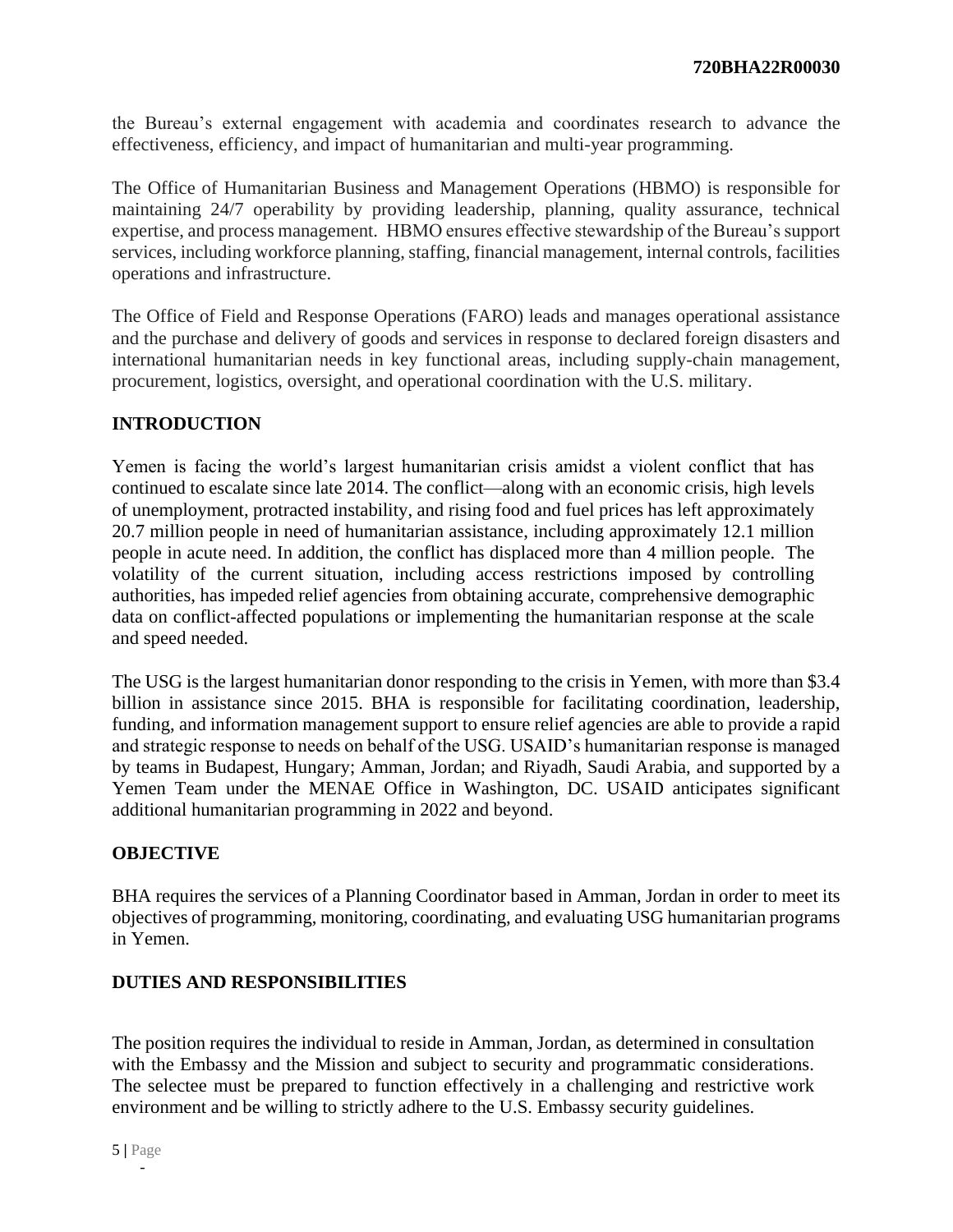The Planning Coordinator for the Yemen Response manages response planning, assessing, reporting, information analysis, and documentation activities and makes recommendations based on an analysis of information. The Planning Coordinator will:

#### **Contextual Specialty**

- Develop and maintain specialized understanding of humanitarian developments within Yemen and the region to include political, social, and operational issues impacting humanitarian efforts.
- Develop and maintain knowledge of USAID, USG, and U.S. humanitarian priorities and strategies within Yemen and BHA's contributions to those efforts.
- Provide regular reporting, through official cables and other means, on issues related to the humanitarian situation.
- Provide overviews of patterns and trends in the humanitarian situation and keep the Team Leader for Yemen, Deputy Team Leader, and other program staff current on response issues.
- Provide regular reports on conferences, meetings, general atmospherics, and other issues that impact humanitarian relief efforts.
- Prepare briefing papers, notes, and presentations on BHA programming for official USG visitors interested in humanitarian issues.
- Serve in a critical role in the development and implementation of BHA's Yemen humanitarian response plans and strategy.

#### **Portfolio Management**

- Identify potential United Nations (UN) and non-governmental organization (NGO) partners for possible BHA funding and discuss and review grant proposals with potential partners and BHA program and technical staff.
- Serve as the primary interface with NGO, international organization (IO), and UN partners on programmatic issues.
- Serve as the team's representative for policy and planning efforts, as assigned by the Team Leader, Deputy Team Leader, or designee.
- Conduct monitoring of BHA-funded relief activities. As security allows travel to assess, evaluate, and monitor programs, and make recommendations for interventions in the area of responsibility. Report on the quality of the grantee's work, noting deficiencies, attributes, and evolving operational conditions.
- Review program reports to ensure that program objectives have been achieved and ensure the satisfactory completion and reporting of assessments.
- Identify the need for specific technical specialists and request them per BHA procedures. Brief and supervise such specialists during field visits.
- Serve as the Activity Manager for BHA Yemen awards, providing regular program reporting to Yemen response leadership and BHA's Assistance Officer Representatives (AORs) for the Yemen awards.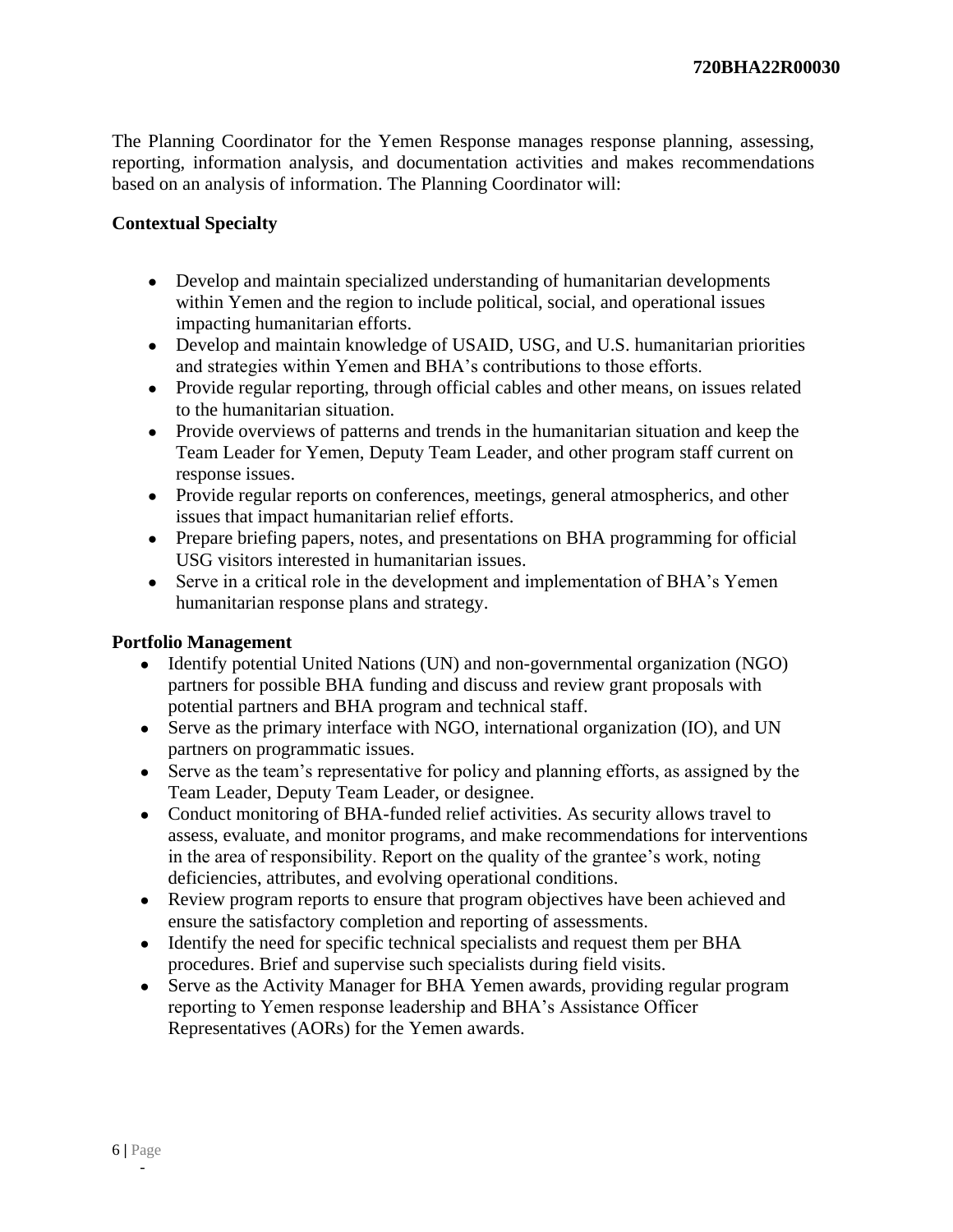# **Representation**

- Represent USAID and BHA and maintain relations with the humanitarian community working on Yemen's response. This will include, but is not limited to, UN agencies, IOs, NGOs, USG personnel, donors, and host government authorities.
- Participate in and report on joint donor humanitarian evaluations and UN-led assessments, and actively participate in the international community response structures.
- Coordinate with the donor community on policy issues affecting humanitarian operations, and develop integrated, non-duplicative programs.
- Maintain regular contact with BHA partners, as well as other humanitarian actors. Meet regularly with donors, host government officials, USG agencies, and others on humanitarian issues to explain, advocate for, and advance BHA's priorities and to help coordinate USG and international humanitarian activities.

#### **Leadership**

- In support of the Team Leader and Deputy Team Leader, provide leadership in the development and implementation of BHA's Yemen humanitarian response plans and strategy.
- Participate, as assigned, in office-wide discussions on initiatives that impact program implementation to provide field-based perspectives.
- Conduct critiques of plans' effectiveness, analyze information gathered by the planning staff, and make associated recommendations for action.
- Ensure that team members regularly submit updates on situation status, work progress, and significant events.
- Oversee cable reporting and distribution process and the proper documentation of all team activities.
- The PC does not have supervisory responsibilities, however, the PSC may serve in an acting leadership role within the bureau in order to meet short-term staffing needs, not to exceed 120 days in a 12-month contract year.

#### **Other Duties**

- May serve as needed, on Washington-based Response Management Teams (RMTs), which provide services and support to Disaster Assistance Response Teams (DARTs) deployed in response to disasters. The duties on RMTs will vary.
- May serve on DARTs which may require immediate (within 24 hours) deployment overseas for an extended period of time.
- As needed, may serve on temporary detail within the bureau to meet operational needs during staff shortages. Duties performed while on detail will be aligned with the Team's existing duties and responsibilities and will be directly related to the scope of work provided.
- Become certified and serve as an AOR/Contracting Officer's Representative (COR), as assigned. The AOR/COR provides financial and programmatic oversight of all aspects of managing the agreement or contract; this includes but is not limited to reviewing invoices, requests for approvals, program/project deliverables (i.e. work plans, annual reports, month status reports), travel requests, key personnel requests, and financial/budget reports. They are responsible for drafting and submitting the annual contractor performance evaluation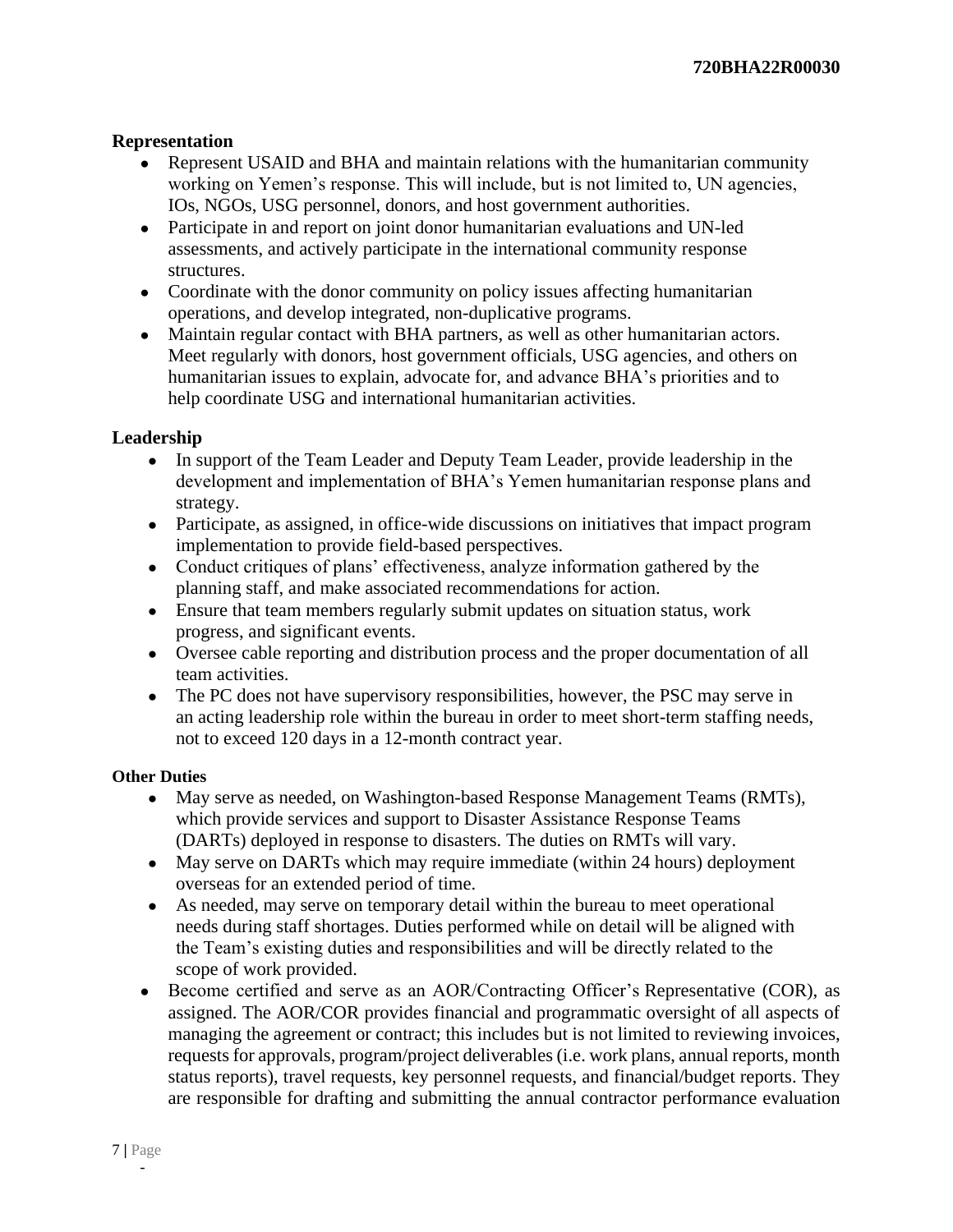in Contract/Assistance Performance Assessment Review System. They prepare and review contract/assistance modifications documentation and assist the Contracting/Agreement Officer to ensure performance is compliant with the terms and conditions of the contract/agreement, the FAR, and USAID policy. AOR/CORs are responsible for all related requirements in the [COR designation letter](https://www.usaid.gov/ads/policy/300/302mar) and the [AOR designation letter.](https://www.usaid.gov/ads/policy/300/303mai)

## **SUPERVISORY RELATIONSHIP:**

The Planning Coordinator reports to the Deputy Team Leader or his/her designee for Yemen in Amman.

## **SUPERVISORY CONTROLS:**

Supervisor sets overall objectives and resources available; USPSC consults with supervisor to develop deadlines, projects and work to be done. The USPSC is responsible for planning and carrying out assignments. The USPSC is responsible for planning the approach or methodology to be used in carrying out assignments.

## **12. PHYSICAL DEMANDS**

The work is generally sedentary and does not pose undue physical demands. During deployment on DARTs (if required), and during site visits, there may be some additional physical exertion including long periods of standing, walking over rough terrain, or carrying of moderately heavy items (less than 50 pounds).

#### **13. WORK ENVIRONMENT**

Work is primarily performed in an office setting. During deployment on DARTs (if required), and during site visits, the work may additionally involve special safety and/or security precautions, wearing of protective equipment, and exposure to severe weather conditions.

**14. START DATE:** Immediately, once necessary clearances are obtained.

# **II. MINIMUM QUALIFICATIONS REQUIRED FOR THIS POSITION**

#### **EDUCATION/EXPERIENCE REQUIRED FOR THIS POSITION**

(Determines basic eligibility for the position. Offerors who do not meet all of the education and experience factors are considered NOT qualified for the position.)

Bachelor's degree, with significant study in a related field (including but not limited to international relations or economic or food policy or public health or disaster management or other areas). Must have a minimum of seven (7) years of experience in emergency relief or disaster risk reduction or disaster preparedness programming and management. One year of this experience must have been obtained overseas as demonstrated by short-term deployments or assignments in emergency situations.

**OR**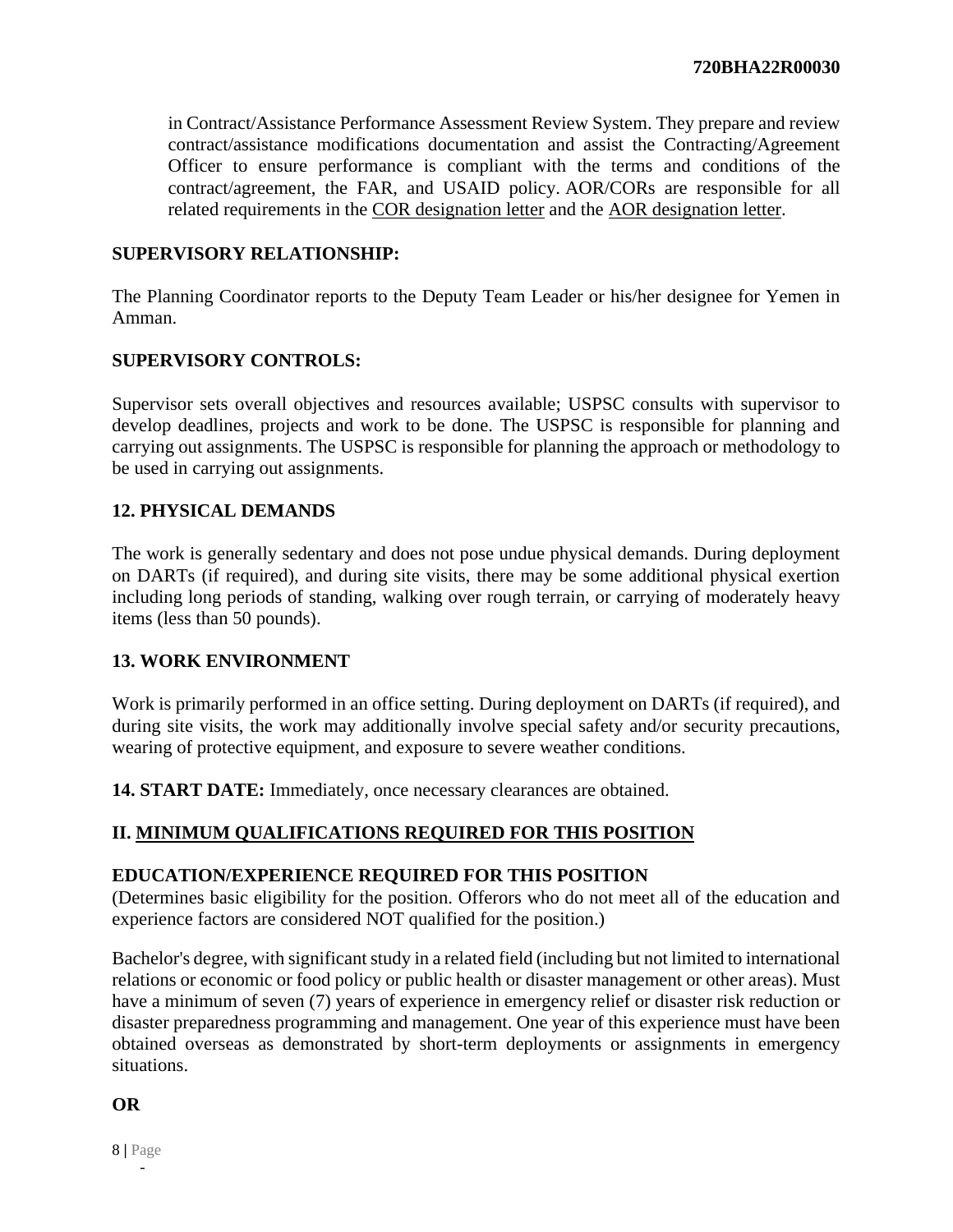Master's degree with significant study in a related field (including but not limited to international relations or economics or food policy or public health or disaster management or other areas). Must have a minimum of (5) years of progressively demonstrated experience in emergency relief or disaster risk reduction or disaster preparedness programming and management. One year of this experience must have been obtained overseas as demonstrated by short-term deployments or assignments in emergency situations.

# **III. EVALUATION AND SELECTION FACTORS**

The Government may award a contract without discussions with offerors in accordance with FAR 52.215-1. The CO reserves the right at any point in the evaluation process to establish a competitive range of offerors with whom negotiations will be conducted pursuant to FAR 15.306(c). In accordance with FAR 52.215-1, if the CO determines that the number of offers that would otherwise be in the competitive range exceeds the number at which an efficient competition can be conducted, the CO may limit the number of offerors in the competitive range to the greatest number that will permit an efficient competition among the most highly rated offers. FAR provisions of this solicitation are available at [https://www.acquisition.gov/browse/index/far.](https://www.acquisition.gov/browse/index/far)

# **SELECTION FACTORS**

(Determines basic eligibility for the position. Offerors who do not meet all of the selection factors are considered NOT qualified for the position.)

- Offeror is a U.S. Citizen.
- Complete resume submitted. See cover page for resume requirements. Experience that cannot be quantified will not be counted towards meeting the solicitation requirements.
- USPSC Offeror form AID 309-2. Offerors are required to complete sections A through I. This form must be physically signed. Electronic signatures will not be accepted.
- Ability to obtain and maintain a Secret up to Top Secret/Sensitive Compartmented Information level clearance as provided by USAID.
- Ability to obtain and maintain a Department of State medical clearance throughout the contract.
- Must not appear as an excluded party in the System for Award Management (SAM.gov).
- Satisfactory verification of academic credentials.

# **OFFEROR RATING SYSTEM**

The offeror rating system factors are used to determine the competitive ranking of qualified offerors in comparison to other offerors. Offerors must demonstrate the rating factors outlined below within their resume, as they are evaluated strictly by the information provided. The rating factors are as follows:

#### **Professional Experience (15 points):**

- Experience managing humanitarian interventions in an international disaster context.
- Experience working in a grantmaking organization or with humanitarian or development donor organizations and supporting processes for establishing and communicating strategic priorities, budgeting, and supporting funding decisions.
- Experience conducting remote monitoring of projects.
- Experience working on and leading teams, including overseeing and training staff.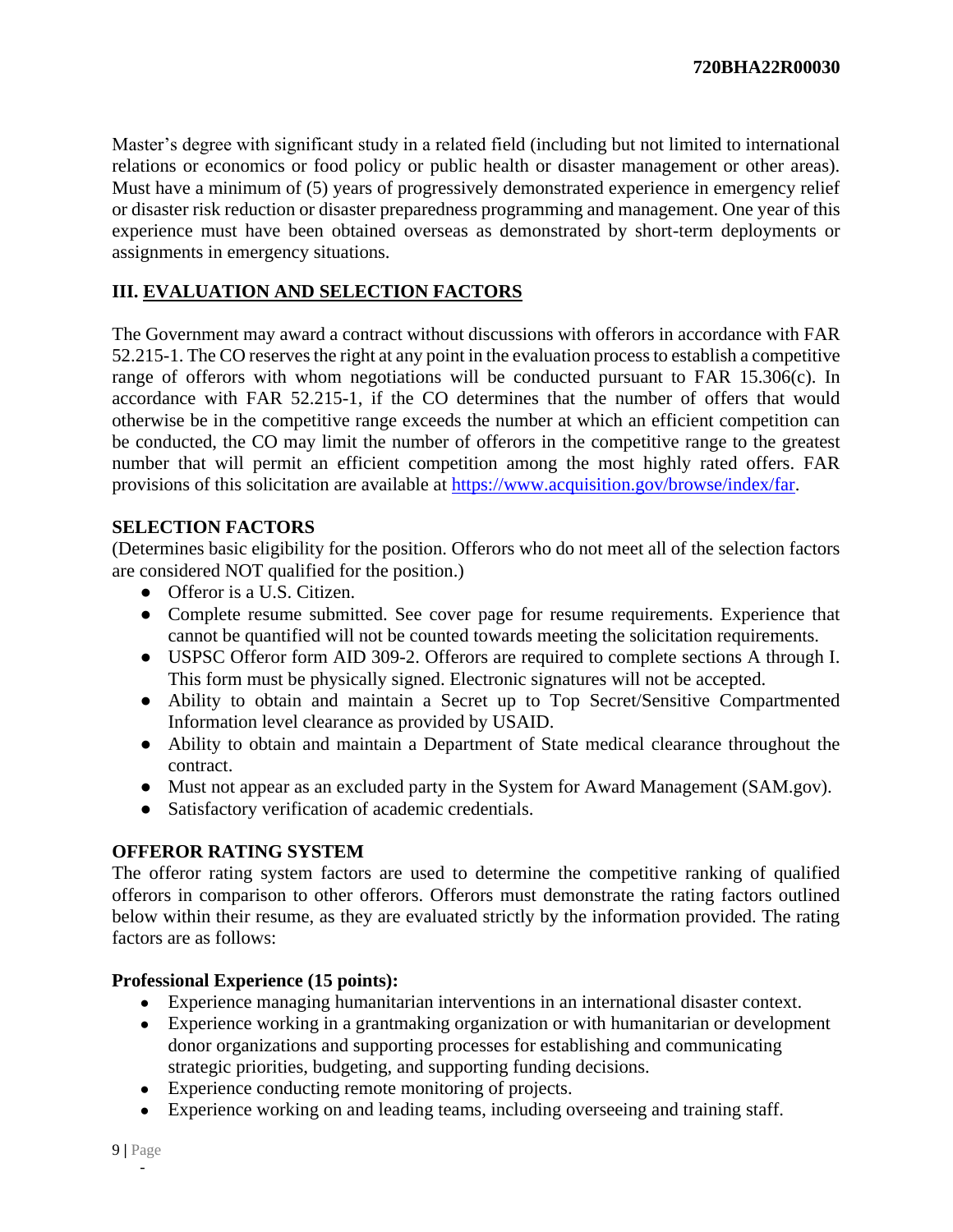● Experience working to achieve humanitarian or development objectives as part of a diverse team with members located in different countries.

## **Skill and Abilities (10 points):**

- Experience coordinating relief or transition or disaster risk reduction activities with host governments in the midst of humanitarian crisis situations.
- Experience coordinating relief or transition or disaster risk reduction activities with other donors and diplomatic missions in the midst of international humanitarian crisis situations.
- Experience coordinating relief or transition or disaster risk reduction activities with the USG.
- Experience providing written briefing materials or talking points to senior management on humanitarian and or development issues.
- Experience providing briefings on humanitarian policy or programming matters and communicating effectively in meetings.

## **Program Management (15 points):**

- Experience developing or designing or evaluating proposed humanitarian interventions against response or disaster risk reduction strategies and identified needs.
- Experience managing USG acquisition and assistance awards to include post-award administration
- Knowledge of USG acquisition and assistance regulations.
- Experience coordinating with multiple country representatives to develop, track, and maintain a large budget.

# **Interview Performance (50 points)**

#### **Satisfactory Professional Reference Checks (10 points)**

#### **Total Possible Points: 100**

**BASIS OF RATING:** Offerors who meet the Education/Experience requirements and Selection Factors will be further evaluated in accordance with the Offeror Rating System. Those offerors determined to be competitively ranked may also be evaluated on interview performance and satisfactory professional reference checks.

Offerors are required to address each factor of the Offeror Rating System in their resume, describing specifically and accurately what experience, training, education and/or awards they have received as it pertains to each factor. Be sure to include your name and the announcement number at the top of each additional page. Failure to address the selection factors and/or Offeror Rating System factors may result in not receiving credit for all pertinent experience, education, training and/or awards.

The most qualified offerors may be interviewed and required to provide a writing sample. BHA will not pay for any expenses associated with the interviews. Professional references and academic credentials will be evaluated for offerors being considered for selection package.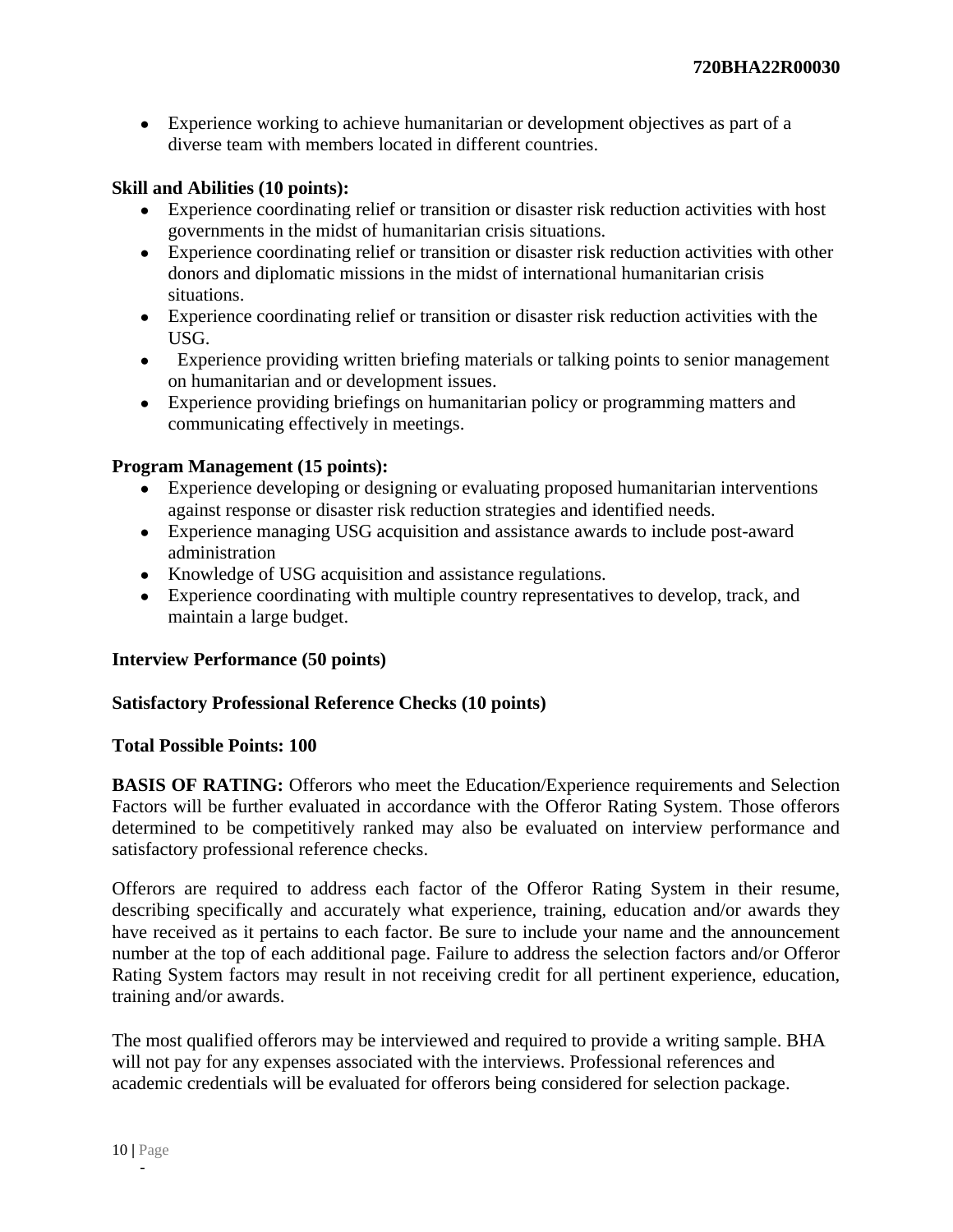Note: Please be advised that references may be obtained independently from other sources in addition to the ones provided by an offeror. BHA reserves the right to select additional offerors if vacancies become available during future phase of the selection process.

# **IV. SUBMITTING AN OFFER**

Offers must be **received** by the closing date and time at the address specified in the cover letter.

Qualified individuals are **required** to submit:

**1. Complete resume.** In order to fully evaluate your offer, your resume must include:

(a) Paid and non-paid experience, job title, location(s), dates held (month/year), and hours worked per week for each position. Dates (month/year) and locations for all field experience must also be detailed. **Any experience that does not include dates (month/year), locations, and hours per week will not be counted towards meeting the solicitation requirements.** (b) Specific duties performed that fully detail the level and complexity of the work.

(c) Education and any other qualifications including job-related training courses, job-related skills, or job-related honors, awards or accomplishments. Failure to identify an academic discipline will result in disqualification.

(d) U.S. Citizenship

(e) **Optional:** How did you hear about this opportunity? (SAM.gov, BHA Jobs, Career Fair, etc.).

Your resume must contain sufficient information to make a valid determination that you fully meet the experience requirements as stated in this solicitation. This information must be clearly identified in your resume. Failure to provide information sufficient to determine your qualifications for the position will result in loss of full consideration.

**2. USPSC Offeror form AID 309-2**. Offerors are required to complete sections A through I. This form must be physically signed. Electronic signatures will not be accepted. AID 309-2 is available at http://www.usaid.gov/forms.

Additional documents submitted will not be accepted.

By submitting your offer materials, you certify that all of the information on and attached to the offer is true, correct, complete, and made in good faith. You agree to allow all information on and attached to the offer to be investigated. False or fraudulent information on or attached to your offer may result in you being eliminated from consideration for this position, or being terminated after award, and may be punishable by fine or imprisonment.

To ensure consideration of offers for the intended position, please reference the solicitation number on your offer, and as the subject line in any email.

# **DOCUMENT SUBMITTALS**

**Via email**: [BHA.MENAERecruitment@usaid.gov](mailto:BHA.MENAERecruitment@usaid.gov)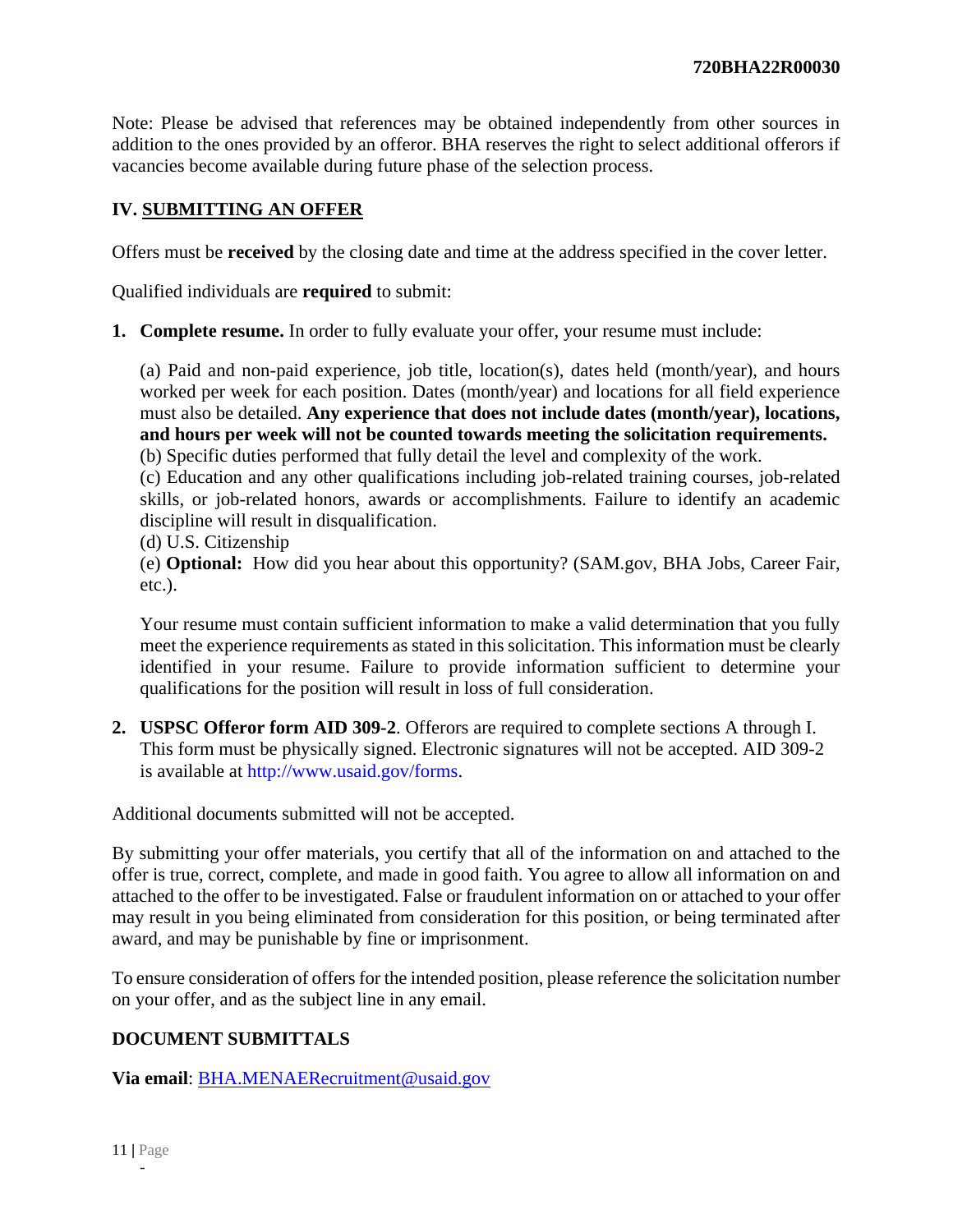**NOTE:** If the full security application package is not submitted within 30 days after the Office of Security determines eligibility, the offer may be rescinded. If a Secret security clearance is not obtained within nine months after offer acceptance, the offer may be rescinded. If Top Secret is required, and clearance is not obtained within nine months after award, USAID may terminate the contract at the convenience of the government. If Sensitive Compartmented Information (SCI) access is not obtained within nine months after Top Secret clearance is granted, USAID may terminate the contract at the convenience of the government.

**NOTE:** If the full medical clearance package is not submitted within two months after offer acceptance, the offer may be rescinded. If a Department of State medical clearance is not obtained; the offer may be rescinded.

## **NOTE REGARDING GOVERNMENT OBLIGATIONS FOR THIS SOLICITATION**

This solicitation in no way obligates USAID to award a PSC contract, nor does it commit USAID to pay any cost incurred in the preparation and submission of the offer.

# **NOTE: REGARDING ADEQUATE SAFETY PROTOCOLS FOR FEDERAL CONTRACTORS**

Ensuring Adequate COVID Safety Protocols for Federal Contractors, dated September 9, 2021 (published in the Federal Register on September 14, 2021, 86 FR 50985). (c) Personal Services Contracts with individuals. As a matter of policy, the contractor must comply with the USAID's guidance applicable to direct-hire federal employees.

# **NOTE REGARDING UNIQUE ENTITY IDENTIFIER (UEI) NUMBERS AND THE SYSTEM FOR AWARD MANAGEMENT**

All USPSCs with a place of performance in the United States are required to have a Unique Entity Identifier (UEI) number and be registered in the System for Award Management (SAM) database prior to receiving an offer. You will be disqualified if you either fail to comply with this requirement or if your name appears on the excluded parties list. The selectee will be provided with guidance regarding this registration.

# **NOTE:** Registration for a UEI number is **FREE**.

For general information about UEI Numbers, please refer to Federal Acquisition Regulation (FAR) Clause 52.204-6, Unique Entity Identifier at [https://www.acquisition.gov/far/part-](https://www.acquisition.gov/far/part-52#FAR_52_204)[52#FAR\\_52\\_204](https://www.acquisition.gov/far/part-52#FAR_52_204) and FAR 52.204-7, System for Award Management at [https://www.acquisition.gov/far/part-52#FAR\\_52\\_204](https://www.acquisition.gov/far/part-52#FAR_52_204) or [www.sam.gov.](http://www.sam.gov/)

# **V. LIST OF REQUIRED FORMS PRIOR TO AWARD**

The CO will provide instructions about how to complete and submit the following forms after an offeror is selected for the contract award.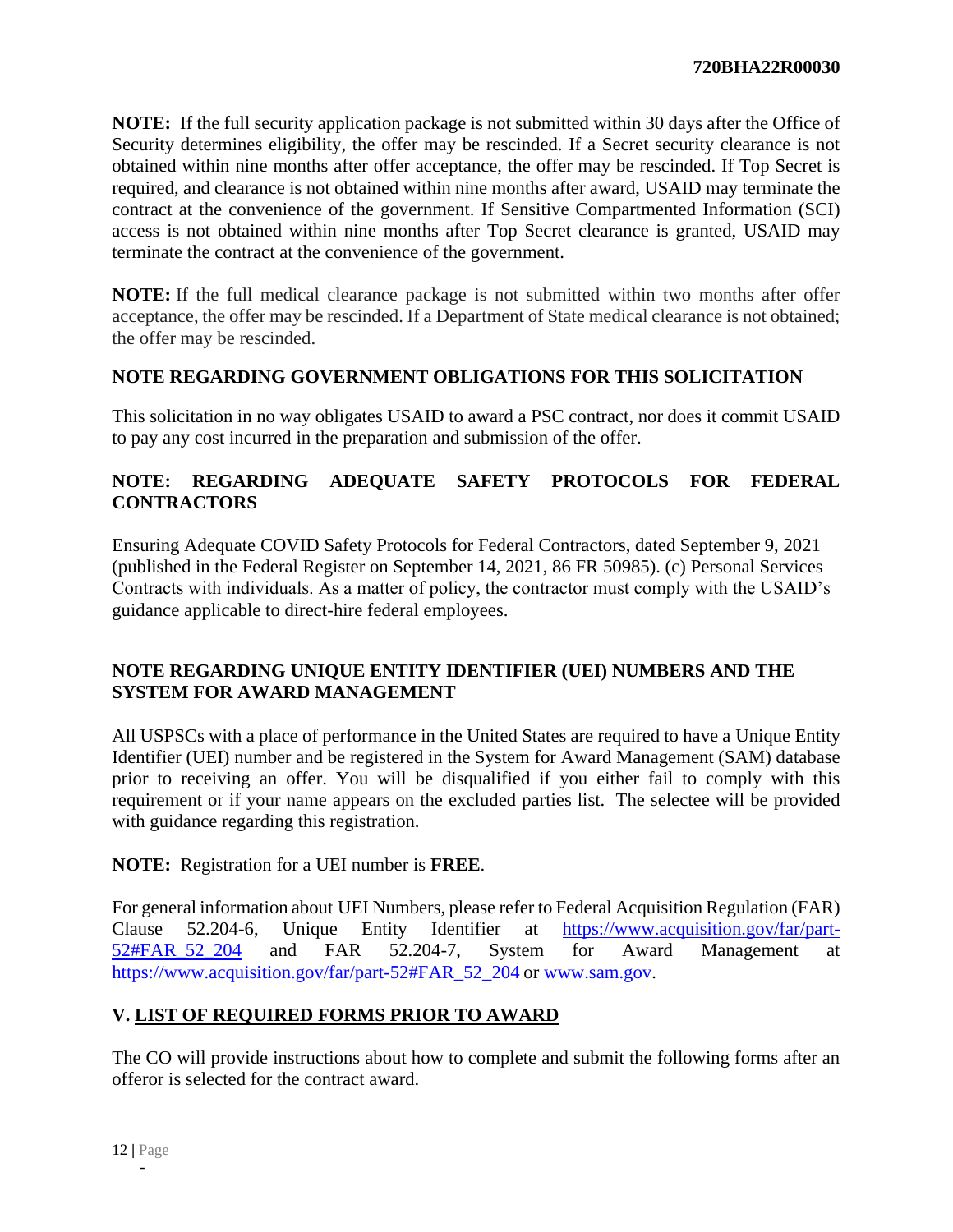Forms outlined below can be found at: <http://www.usaid.gov/forms/> or at<http://www.forms.gov/bgfPortal/main.do>

- **1.** Resume.
- **2.** USPSC Offeror Form (AID 309-2)
- **3.** Medical History and Examination Form (DS-6561). \*\*
- **4.** Questionnaire for Sensitive Positions (for National Security) (SF-86), or \*\*
- **5.** Questionnaire for Non-Sensitive Positions (SF-85). \*\*
- **6.** Finger Print Card (FD-258). \*\*
- **7.** Employment Eligibility Verification (I-9 Form). \*\*

\*\* Forms 3 through 7 shall be completed **ONLY** upon the advice of the Contracting Officer that an offeror is the successful candidate for the job.

#### **VI. BENEFITS AND ALLOWANCES**

As a matter of policy, and as appropriate, a USPSC is normally authorized the following benefits and allowances:

#### 1. BENEFITS:

- (a) Employer's FICA Contribution
- (b) Contribution toward Health & Life Insurance
- (c) Pay Comparability Adjustment
- (d) Annual Increase (pending a satisfactory performance evaluation)
- (e) Eligibility for Worker's Compensation
- (f) Annual and Sick Leave

2. ALLOWANCES

Section numbers refer to rules from the Department of State Standardized Regulations (Government Civilians Foreign Areas), available at [https://aoprals.state.gov/content.asp?content\\_id=282&menu\\_id=101](https://aoprals.state.gov/content.asp?content_id=282&menu_id=101)

- (a) Temporary Lodging Allowance (Section 120).
- (b) Living Quarters Allowance (Section 130).
- (c) Post Allowance (Section 220).
- (d) Supplemental Post Allowance (Section 230).
- (e) Separate Maintenance Allowance (Section 260).
- (f) Education Allowance (Section 270).
- (g) Education Travel (Section 280).
- (h) Post Differential (Chapter 500).
- (i) Payments during Evacuation/Authorized Departure (Section 600), and
- (j) Danger Pay (Section 650).

NOTE: Family members of USPSC's seeking employment in the local economy overseas need to be aware of the work permit regulations in the host country.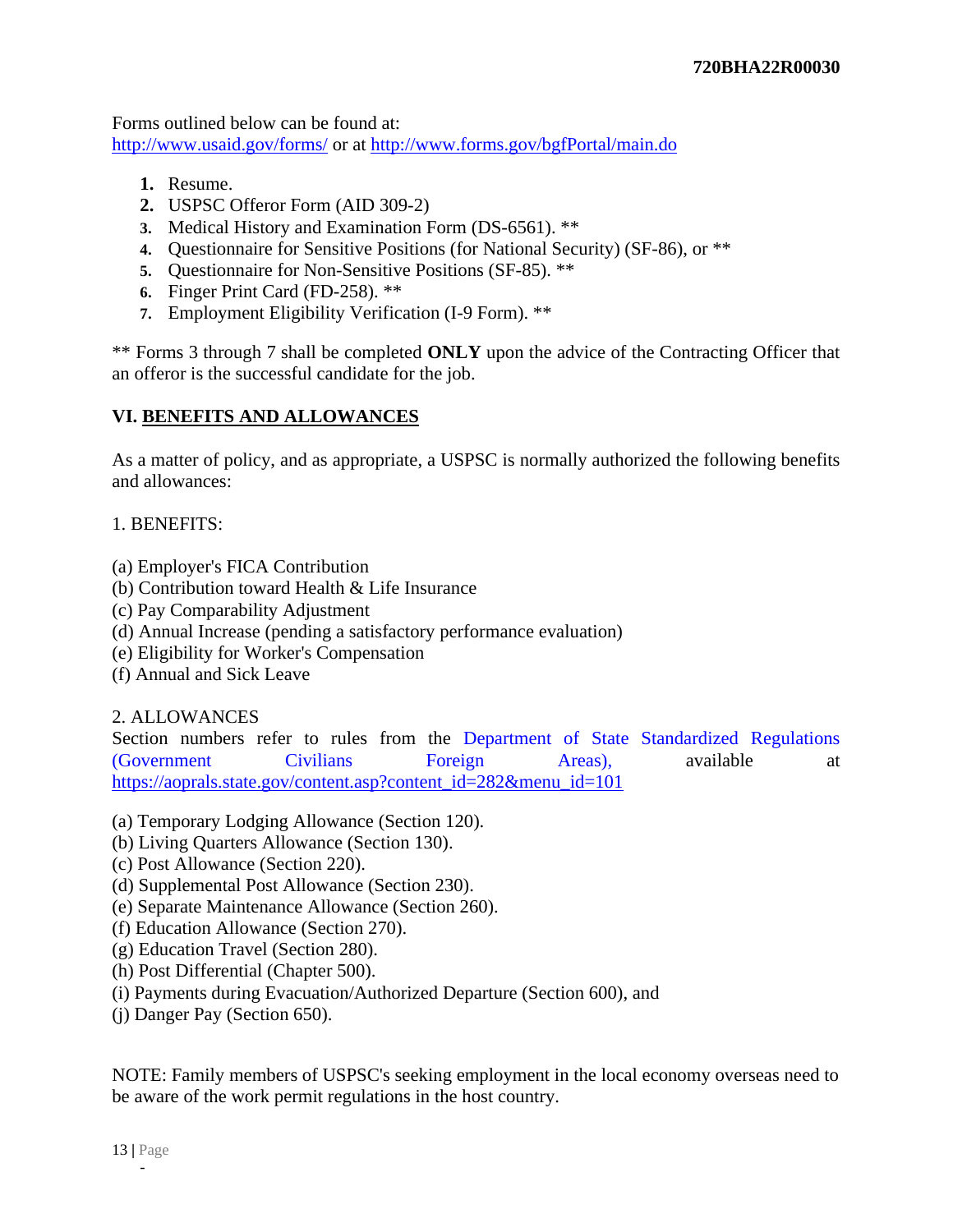If a country does not have a bi-lateral work agreement with the U.S. Government, USPSCs must seek Chief of Mission and Contracting Office approval to seek employment in the local economy; approval is not guaranteed.

# **VII. TAXES**

USPSCs are required to pay Federal income taxes, FICA, Medicare and applicable State Income taxes.

# **VIII. USAID REGULATIONS, POLICIES AND CONTRACT CLAUSES PERTAINING TO PSCs**

USAID regulations and policies governing USPSC awards are available at these sources:

1. **USAID Acquisition Regulation (AIDAR), Appendix D,** "Direct USAID Contracts with a U.S. Citizen or a U.S. Resident Alien for Personal Services Abroad," including **contract clause "General Provisions,"** available at

https://www.usaid.gov/sites/default/files/documents/1868/aidar\_0.pdf .

ADS 309 – Personal Services Contracts can be found at: <https://www.usaid.gov/sites/default/files/documents/1868/309.pdf>

# 2. **Contract Cover Page** form **AID 309-1** available at https://www.usaid.gov/forms . **Five Year Table – Planning Coordinator**

| <b>ITEM NO</b> | SUPPLIES/SERVICES (DESCRIPTION)                    | <b>QUANTIT</b> | <b>UNIT</b> | <b>UNIT</b>   | <b>AMOUNT</b> |
|----------------|----------------------------------------------------|----------------|-------------|---------------|---------------|
| (A)            | (B)                                                | Y              | (D)         | <b>PRICE</b>  | (F)           |
|                |                                                    | (C)            |             | (E)           |               |
| 0001           | <b>Base Year 1 - Compensation, Fringe Benefits</b> | 1              | LOT         | $\mathbb{S}$  | \$            |
|                |                                                    |                |             |               |               |
|                | and Other Direct Costs (ODCs)                      |                |             |               |               |
|                | - Award Type: Cost                                 |                |             |               |               |
|                | - Product Service Code: 497                        |                |             |               |               |
|                | - Accounting Info: [Insert from Phoenix]           |                |             |               |               |
| 0002           | <b>Base Year 2 - Compensation, Fringe Benefits</b> | 1              | <b>LOT</b>  | $\mathcal{S}$ | $\mathbb{S}$  |
|                | and Other Direct Costs (ODCs)                      |                |             |               |               |
|                | - Award Type: Cost                                 |                |             |               |               |
|                | - Product Service Code: 497                        |                |             |               |               |
|                | - Accounting Info: [Insert from Phoenix]           |                |             |               |               |
| 0003           | <b>Base Year 3 - Compensation, Fringe Benefits</b> | 1              | LOT         | $\mathbb{S}$  | \$            |
|                | and Other Direct Costs (ODCs)                      |                |             |               |               |
|                | - Award Type: Cost                                 |                |             |               |               |
|                | - Product Service Code: 497                        |                |             |               |               |
|                | - Accounting Info: [Insert from Phoenix]           |                |             |               |               |
| 0004           | <b>Base Year 4 - Compensation, Fringe Benefits</b> | 1              | <b>LOT</b>  | $\mathbb{S}$  | \$.           |
|                | and Other Direct Costs (ODCs)                      |                |             |               |               |
|                | - Award Type: Cost                                 |                |             |               |               |
|                | - Product Service Code: 497                        |                |             |               |               |
|                | - Accounting Info: [Insert from Phoenix]           |                |             |               |               |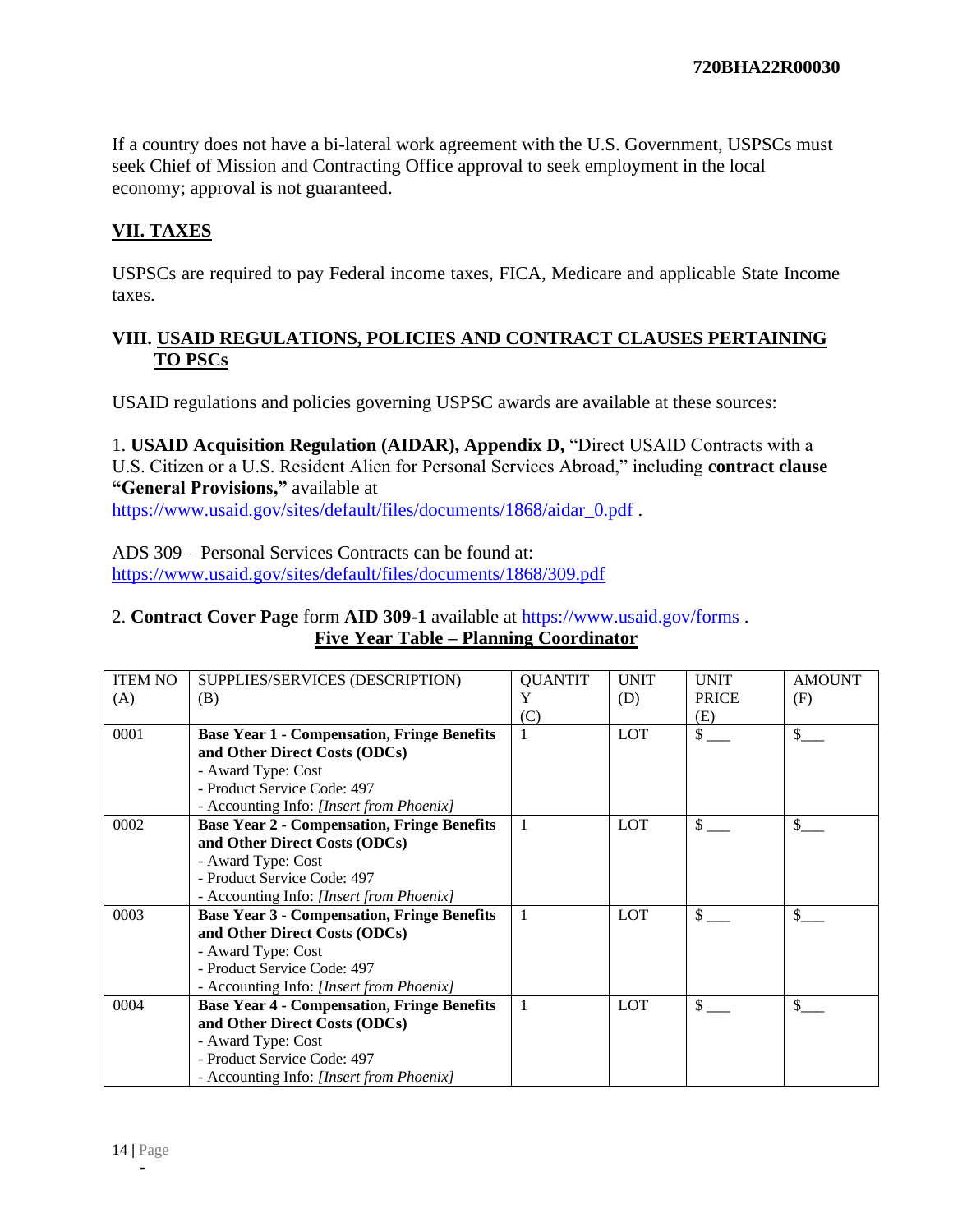| 0005 | <b>Base Year 5 - Compensation, Fringe Benefits</b> | LOT |  |
|------|----------------------------------------------------|-----|--|
|      | and Other Direct Costs (ODCs)                      |     |  |
|      | - Award Type: Cost                                 |     |  |
|      | - Product Service Code: 497                        |     |  |
|      | - Accounting Info: <i>[Insert from Phoenix]</i>    |     |  |

3. Acquisition and Assistance Policy Directives/Contract Information Bulletins (**AAPDs/CIBs**) for Personal Services Contracts with Individuals available at http://www.usaid.gov/workusaid/aapds-cibs .

## **AAPD 06-10 – PSC Medical Expense Payment Responsibility**

AAPD No. 06-10 is hereby incorporated as Attachment 1 to the solicitation.

**AAPD 21-05 – Revised and Expanded Fringe Benefits for U.S. Personal Services Contractors** AAPD No. 21-05 is hereby incorporated as Attachment 2 to the solicitation.

#### **AAPD 18-02 Revised - Medical Evacuation (MEDEVAC) Services**

AAPD No. 18-02 is hereby incorporated as Attachment 3 to the solicitation.

#### **FAR 52.222-50 – Revised Combating Trafficking in Persons**

FAR Clause 52.222-50 is hereby incorporated as Attachment 4 to the solicitation.

#### **FAR 52.223-99—Ensuring Adequate COVID-19 Safety Protocols for Federal Contractors**  FAR Clause 52.223-99 is hereby incorporated as Attachment 5 to the solicitation.

4. **Ethical Conduct.** By the acceptance of a USAID personal services contract as an individual, the contractor will be acknowledging receipt of the "**Standards of Ethical Conduct for Employees of the Executive Branch,**" available from the U.S. Office of Government Ethics, in accordance with **General Provision 2** and **5 CFR 2635**. See https://www.oge.gov/web/oge.nsf/OGE%20Regulations .

ALL QUALIFIED OFFERORS WILL BE CONSIDERED REGARDLESS OF AGE, RACE, COLOR, SEX, CREED, NATIONAL ORIGIN, LAWFUL POLITICAL AFFILIATION, NON-DISQUALIFYING DISABILITY, MARITAL STATUS, SEXUAL ORIENTATION, AFFILIATION WITH AN EMPLOYEE ORGANIZATION, OR OTHER NON-MERIT FACTOR.

# **ATTACHMENT 1**

## **USPSC PROVISION "MEDICAL EXPENSE PAYMENT RESPONSIBILITY (OCTOBER 2006)**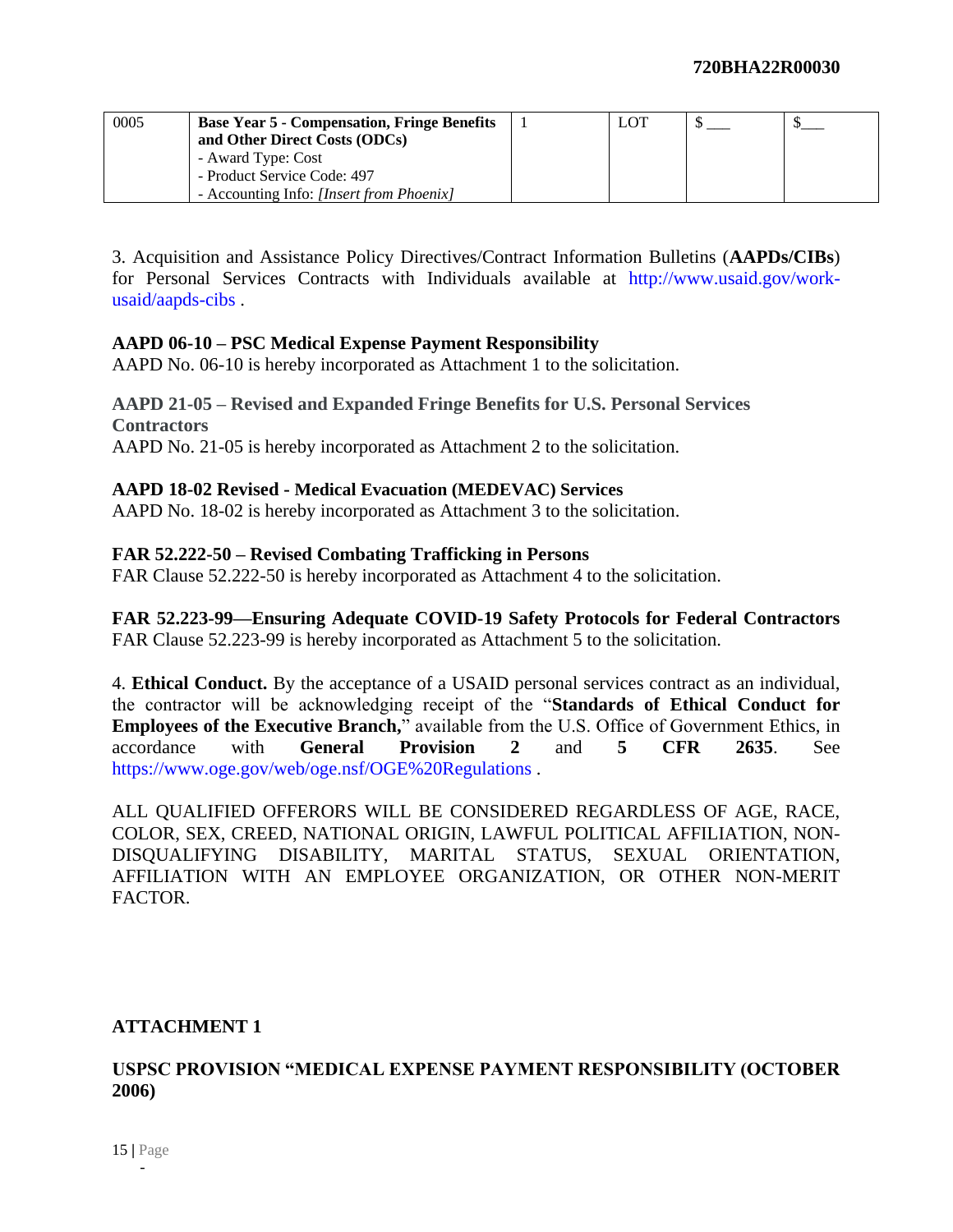## **MEDICAL EXPENSE PAYMENT RESPONSIBILITY (OCTOBER 2006)**

(a) Definitions. Terms used in this General Provision are defined in 16 FAM 116 (available at [http://www.foia.state.gov/REGS/fams.asp?level=2&id=59&fam=0\)](http://www.foia.state.gov/REGS/fams.asp?level=2&id=59&fam=0). Note: personal services contractors are not eligible to participate in the Federal Employees Health Programs.

(b) The regulations in the Foreign Affairs Manual, Volume 16, Chapter 520 (16 FAM 520), Responsibility for Payment of Medical Expenses, apply to this contract, except as stated below. The contractor and each eligible family member are strongly encouraged to obtain health insurance that covers this assignment. Nothing in this provision supersedes or contradicts any other term or provision in this contract that pertains to insurance or medical costs, except that section (e) supplements General Provision 25. "MEDICAL EVACUATION (MEDEVAC) SERVICES."

(c) When the contractor or eligible family member is covered by health insurance, that insurance is the primary payer for medical services provided to that contractor or eligible family member(s) both in the United States and abroad. The primary insurer's liability is determined by the terms, conditions, limitations, and exclusions of the insurance policy. When the contractor or eligible family member is not covered by health insurance, the contractor is the primary payer for the total amount of medical costs incurred and the U.S. Government has no payment obligation (see paragraph (f) of this provision).

(d) USAID serves as a secondary payer for medical expenses of the contractor and eligible family members who are covered by health insurance, where the following conditions are met:

(1) The illness, injury, or medical condition giving rise to the expense is incurred, caused, or materially aggravated while the eligible individual is stationed or assigned abroad;

(2) The illness, injury, or medical condition giving rise to the expense required or requires hospitalization and the expense is directly related to the treatment of such illness, injury, or medical condition, including obstetrical care; and

(3) The Office of Medical Services (M/MED) or a Foreign Service medical provider (FSMP) determines that the treatment is appropriate for, and directly related to, the illness, injury, or medical condition.

(e) The Mission Director may, on the advice of M/MED or an FSMP at post, authorize medical travel for the contractor or an eligible family member in accordance with the General Provision 10, Travel and Transportation AAPD 06-10 PSC Medical Expense Payment Responsibility 6 Expenses (July 1993), section (i) entitled "Emergency and Irregular Travel and Transportation." In the event of a medical emergency, when time does not permit consultation, the Mission Director may issue a Travel Authorization Form or Medical Services Authorization Form DS-3067, provided that the FSMP or Post Medical Advisor (PMA) is notified as soon as possible following such an issuance. The contractor must promptly file a claim with his or her medevac insurance provider and repay to USAID any amount the medevac insurer pays for medical travel, up to the amount USAID paid under this section. The contractor must repay USAID for medical costs paid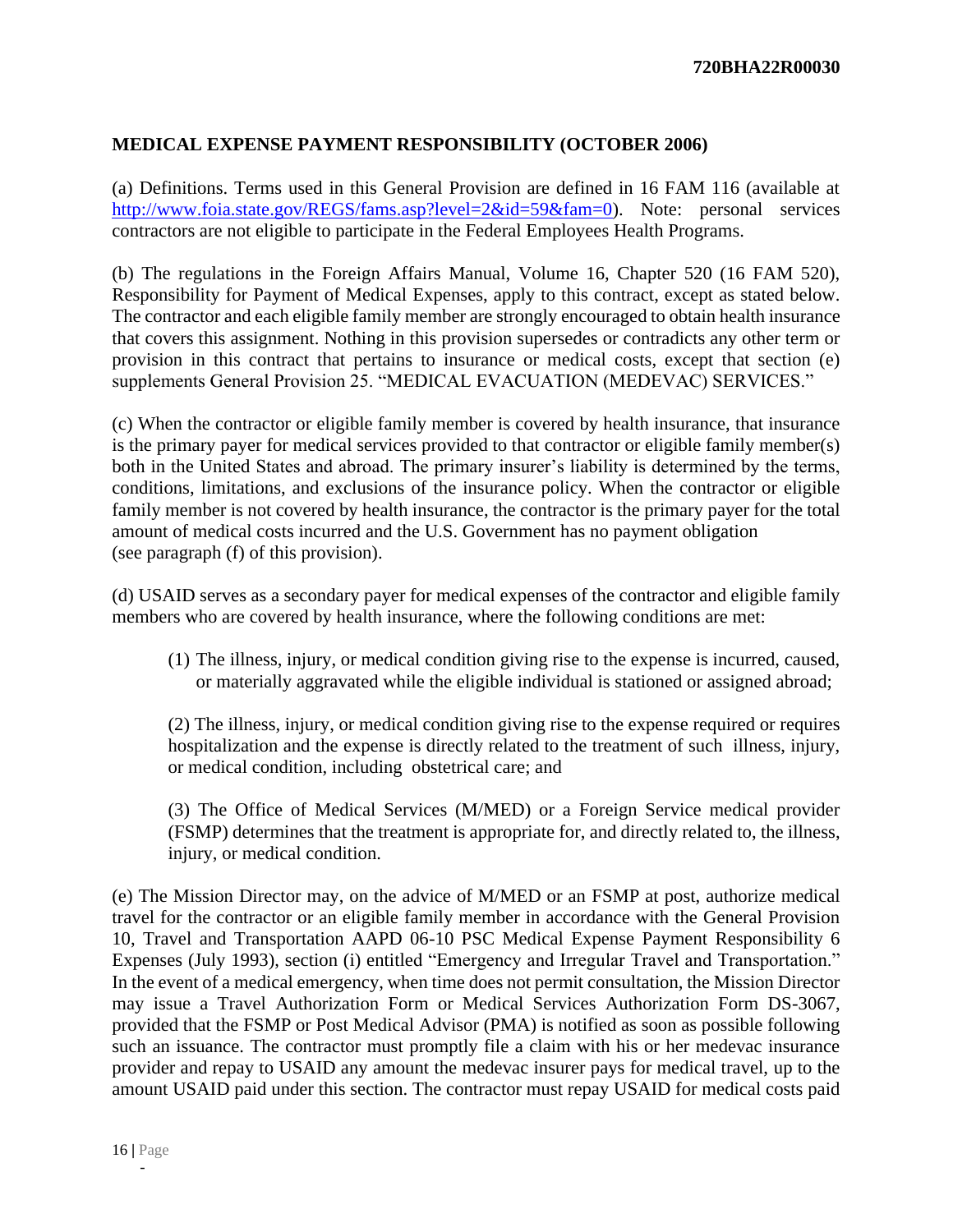by the medevac insurer in accordance with sections (f) and (g) below. In order for medical travel to be an allowable cost under General Provision 10, the contractor must provide USAID written evidence that medevac insurance does not cover these medical travel costs.

(f) If the contractor or eligible family member is not covered by primary health insurance, the contractor is the primary payer for the total amount of medical costs incurred. In the event of a medical emergency, the Medical and Health Program may authorize issuance of Form DS-3067, Authorization for Medical Services for Employees and/or Dependents, to secure admission to a hospital located abroad for the uninsured contractor or eligible family member.

In that case, the contractor will be required to reimburse USAID in full for funds advanced by USAID pursuant to the issuance of the authorization. The contractor may reimburse USAID directly or USAID may offset the cost from the contractor's invoice payments under this contract, any other contract the individual has with the U.S. Government, or through any other available debt collection mechanism.

(g) When USAID pays medical expenses (e.g., pursuant to Form DS-3067, Authorization for Medical Services for Employees and/or Dependents), repayment must be made to USAID either by insurance payment or directly by the contractor, except for the amount of such expenses USAID is obligated to pay under this provision. The Contracting Officer will determine the repayment amount in accordance with the terms of this provision and the policies and procedures for employees contained in 16 FAM 521. When USAID pays the medical expenses, including medical travel costs (see section (e) above), of an individual (either the contractor or an eligible family member) who is covered by insurance, that individual promptly must claim his or her benefits under any applicable insurance policy or policies. As soon as the individual receives the insurance payment, the contractor must reimburse USAID for the full amount that USAID paid on the individual's behalf or the repayment amount determined by the Contracting Officer in accordance with this paragraph, whichever is less. If an individual is not covered by insurance, the contractor must reimburse USAID for the entire amount of all medical expenses and any travel costs the contractor receives from his/her medevac provider.

(h) In the event that the contractor or eligible family member fails to recover insurance payments or transfer the amount of such payments to USAID within 90 days, USAID will take appropriate action to collect the payments due, unless such failure is for reasons beyond the control of the USPSC/dependent. (i) Before departing post or terminating the contract, the contractor must settle all medical expense and medical travel costs. If the contractor is insured, he or she must provide proof to the Contracting AAPD 06-10 PSC Medical Expense Payment Responsibility 7 Officer that those insurance claims have been submitted to the insurance carrier(s) and sign a repayment agreement to repay to USAID any amounts paid by the insurance carrier(s).

[End of Provision]

**ATTACHMENT 2**

**GP. 5 Leave and Holidays (NOV 2021) (Pursuant to class deviation #M/OAA-DEV-AIDAR-22-1-c)**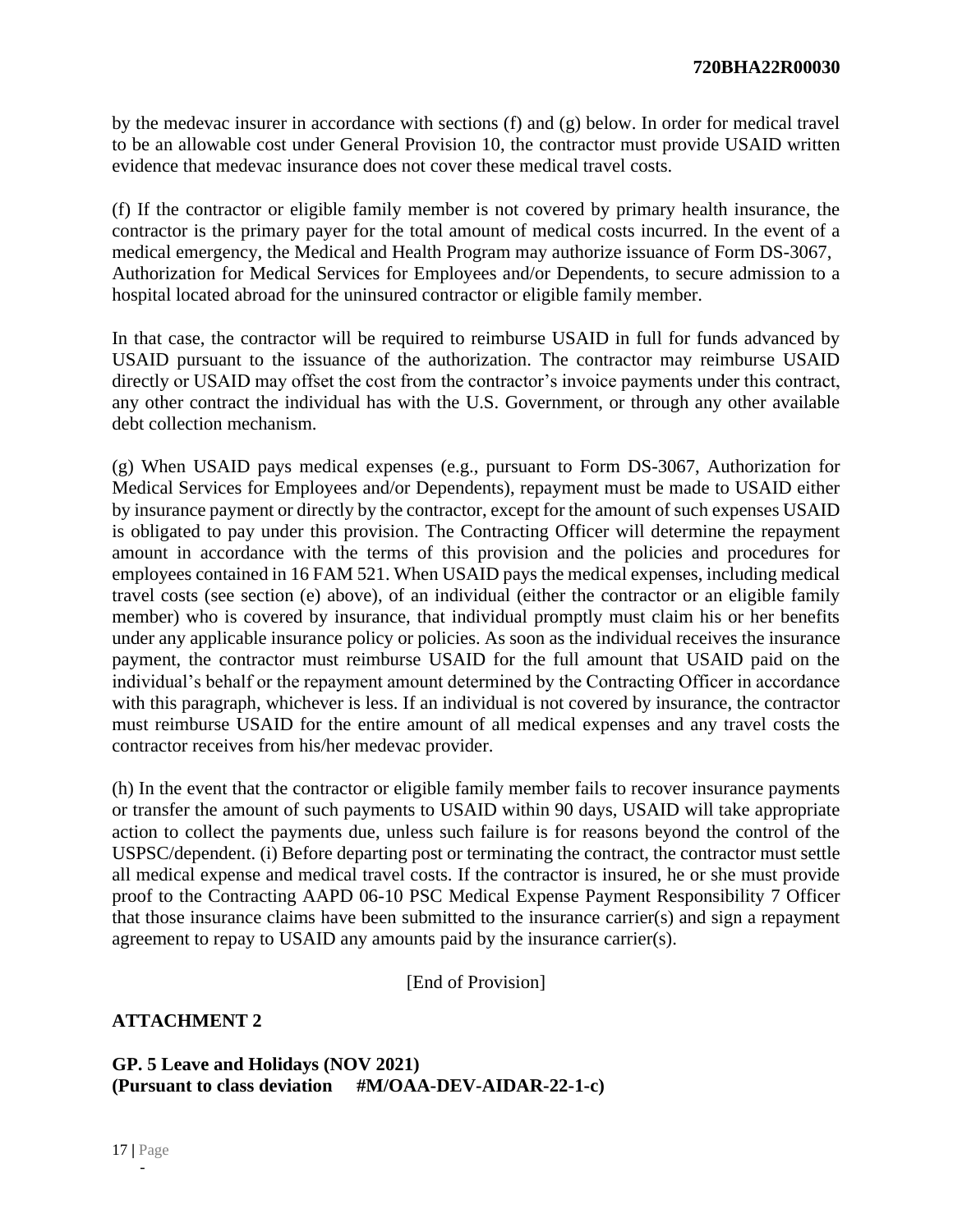#### **(a) Annual Leave**

- (1) The contractor is not entitled to annual leave if the period of performance of this contract is 90 days or less. If the contract period of performance is more than 90 days, the contractor shall earn annual leave as of the start date of the contract period of performance as specified in paragraph (a)(2) below.
	- (i) If the contract period of performance is ninety (90) calendar days or more, and the contractor's performance is continuous for the contract period of performance, the contractor is entitled to accrue annual leave as of the start date of the contract.
	- (ii) If the contract period of performance is ninety (90) calendar days or more, and the contractor's performance is not continuous during the contract period of performance, the contractor is entitled to accrue annual leave only for each instance of continuous performance of ninety (90) calendar days or more.
	- (iii) If the contract period of performance is less than ninety (90) calendar days, the contractor is not entitled to accrue annual leave.

(2) The rate at which the contractor will accrue annual leave is based on the contractor's time in service according to the table of this paragraph  $(a)(2)$ . The accrual rates are based on a fulltime, 40-hour workweek, which will be prorated if the contract provides for a shorter workweek:

| Time in Service            | Annual Leave (AL) Accrual Calculation        |
|----------------------------|----------------------------------------------|
| 0 to 3 years               | Four hours of leave for each two week period |
| over 3, and up to 15 years | Six hours of AL for each two week period     |
|                            | (including 10 hours AL for the final pay     |
|                            | period of a calendar year)                   |
| over 15 years              | Eight hours of AL for each two week period   |

(i) USAID will calculate the time in service based on all the previous service performed by the contractor as—:

(A) An individual personal services contractor with USAID for any duration covered by Sec.  $636(a)(3)$  of the FAA or other statutory authority applicable to USAID; and/or

(B) A former U.S. Government (USG) direct-hire civilian employee; and/or

(C) An honorable active duty member of the uniformed services based on the definition in 5 U.S.C. 2101(3).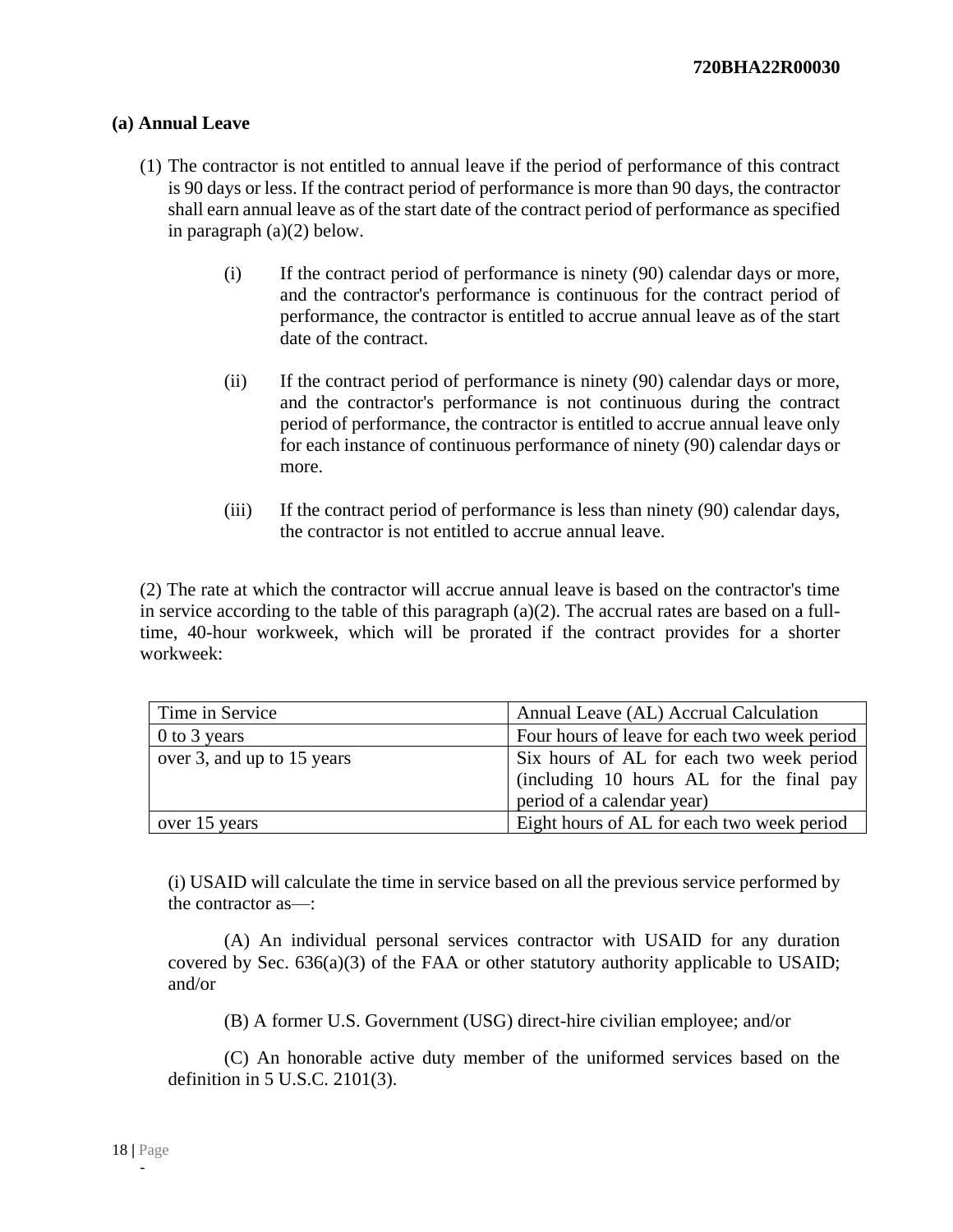(ii) In addition to the information certified by the contractor in their Offeror Information form, the contracting officer may require the contractor to furnish copies of previously executed contracts, and/or other evidence of previous service (*e.g.,* SF 50, DD Form 214 or 215) to conduct the due diligence necessary to verify creditable previous service.

(3) Annual Leave is provided under this contract primarily for the purposes of providing the contractor necessary rest and recreation during the period of performance. The contractor, in consultation with the Supervisor, must develop an annual leave schedule early in the period of performance, taking into consideration the requirements of the position, the contractor's preference, and other factors. The maximum amount of annual leave that the contractor can carry over from one leave year to the next is limited to 240 hours. The contractor's unused annual leave balance in excess of the 240 hour maximum at the end of the last pay period of each leave year will be forfeited, unless the requirements of the position precluded the contractor from taking such leave. The contractor may be authorized to restore annual leave for exceptional circumstances beyond the control of the contractor. The restoration of annual leave may be approved only by the USAID Administrator, cognizant Assistant Administrator or Head of an Independent Office reporting directly to the USAID Administrator, and cannot be delegated further. Annual leave restored must be scheduled and used no later than the earlier of either—

(i) The end of the leave year two years after the date fixed by the approving official as the termination date of the exceptional circumstances beyond the contractor's control, which resulted in the forfeiture; or

(ii) The end of the contract.

(4) The contractor must use all accrued annual leave during the period of performance. At the end of the contract, the contractor will forfeit any unused annual leave except where the requirements of the position precluded the contractor from taking annual leave. In this case, the contracting officer may authorize the following:

(i) The contractor to take annual leave during the concluding weeks of the contract, not to exceed the period of performance; or (ii) Payment of a lump-sum for annual leave not taken based on a signed, written determination and findings (D&F) from the contractor's supervisor. The D&F must set out the facts and circumstances that prevented the contractor from taking annual leave, and the contracting officer must find that the contractor did not cause, or have the ability to control, such facts and circumstances. This lump-sum payment must not exceed the number of days the contractor could have accrued during a twelve (12)-month period based on the contractor's accrual rate.

(5) The contractor may be granted advanced annual leave by the contracting officer when circumstances warrant. Advanced leave must be approved by the Mission Director, cognizant Assistant Administrator, or Head of an Independent Office reporting directly to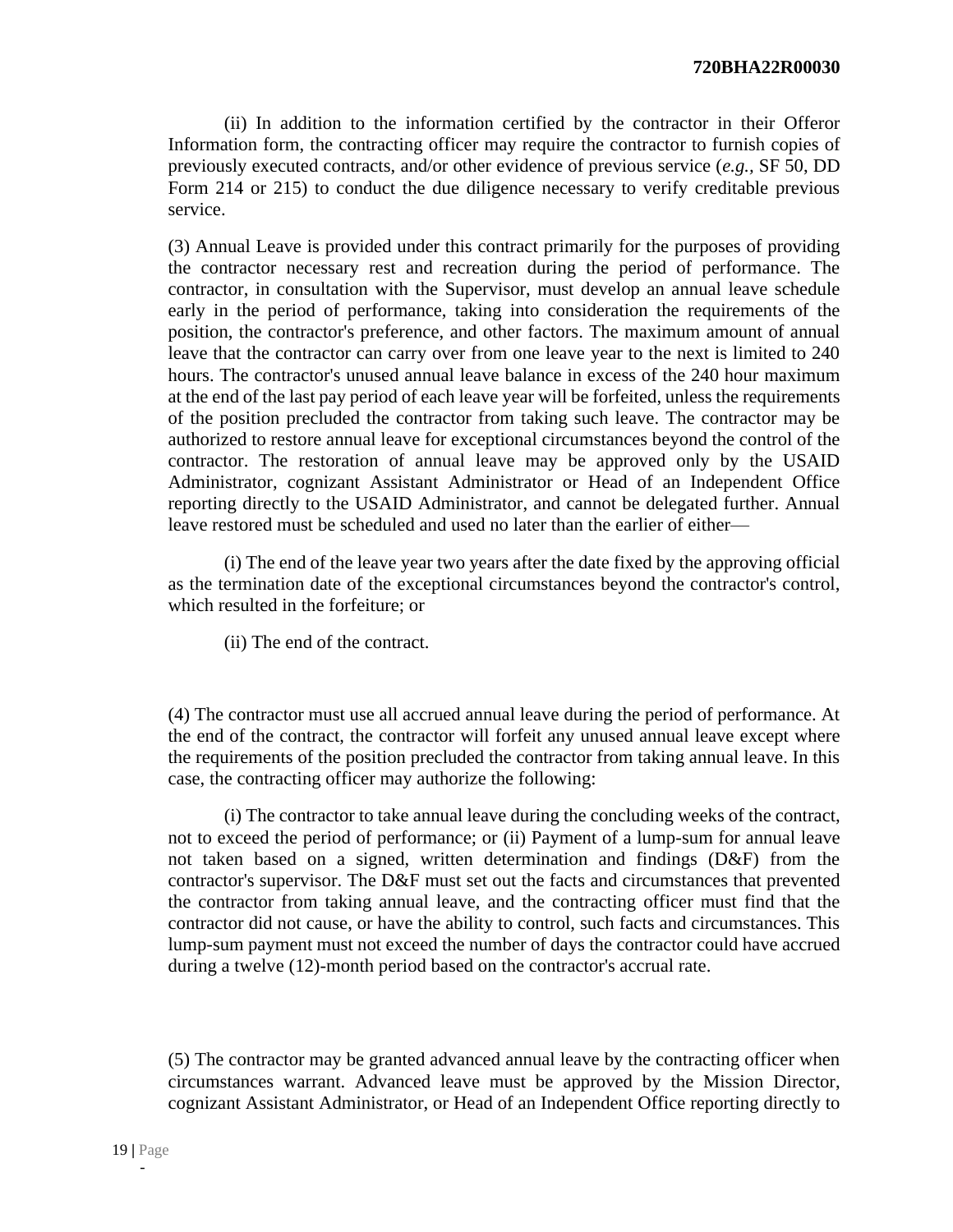the Administrator, as appropriate. In no case may the contracting officer grant advanced annual leave in excess of the amount the contractor can accrue in a twelve (12)-month period or over the life of the contract, whichever is less. At the end of the period of performance or at termination, the contractor must reimburse USAID for any outstanding balance of advanced annual leave provided to the contractor under the contract.

**(b) Sick Leave.** The contractor may use sick leave on the same basis and for the same purposes as USAID direct-hire employees. The contractor will accrue sick leave at a rate not to exceed four (4) hours every two (2) weeks for a maximum of thirteen (13) workdays per year based on a full-time, 40-hour workweek, and the rate of accrual will be prorated if the contract provides for a shorter workweek. The contractor may carry over unused sick leave from year to year under the same contract, and to a new follow-on contract for the same work at the same place of performance. The contractor is not authorized to carry over sick leave to a new contract for a different position or at a different location. The contractor will not be compensated for unused sick leave at the completion of this contract.

*(c) Home Leave.* (1) The contractor may be granted home leave to be taken only in the U.S., its commonwealth, possessions, or territories, in one continuous period, under the following conditions:

(i) The contractor must complete twenty-four (24) continuous months of service abroad under this contract, and must not have taken more than thirty (30) workdays leave (annual, sick, or LWOP) in the U.S., its commonwealths, possessions, or territories. The required service abroad will include the actual days in orientation in the U.S. (excluding any language training), travel time by the most direct route, and actual days abroad beginning on the date of arrival in the cooperating country. Any annual and sick leave taken abroad, excluding leave without pay (LWOP), will count toward the period of service abroad. Any days of annual and sick leave taken in the U.S., its commonwealths, possessions, or territories will not be counted toward the required twenty-four (24) months of service abroad.

(ii) The contractor must agree to return immediately after completing home leave to continue performance for an additional—

(A) Two (2) years, or

(B) Not less than one (1) year, if approved in writing by the Mission Director before the contractor departs on home leave.

(iii) If the contractor agrees to meet the conditions in paragraph  $(c)(1)(ii)$  of this clause above by returning to the same USAID Mission under this contract or a new contract, the contractor may be granted thirty (30) workdays of home leave.

(iv) If the contractor agrees to meet the continued performance conditions of paragraph (c)(1)(ii) of this clause and will be relocating to a different USAID Mission under a new USAID personal services contract immediately following the completion of home leave, the contractor may be granted twenty (20) workdays of home leave. USAID will provide the contractor these twenty days of home leave under this contract, not under the new contract.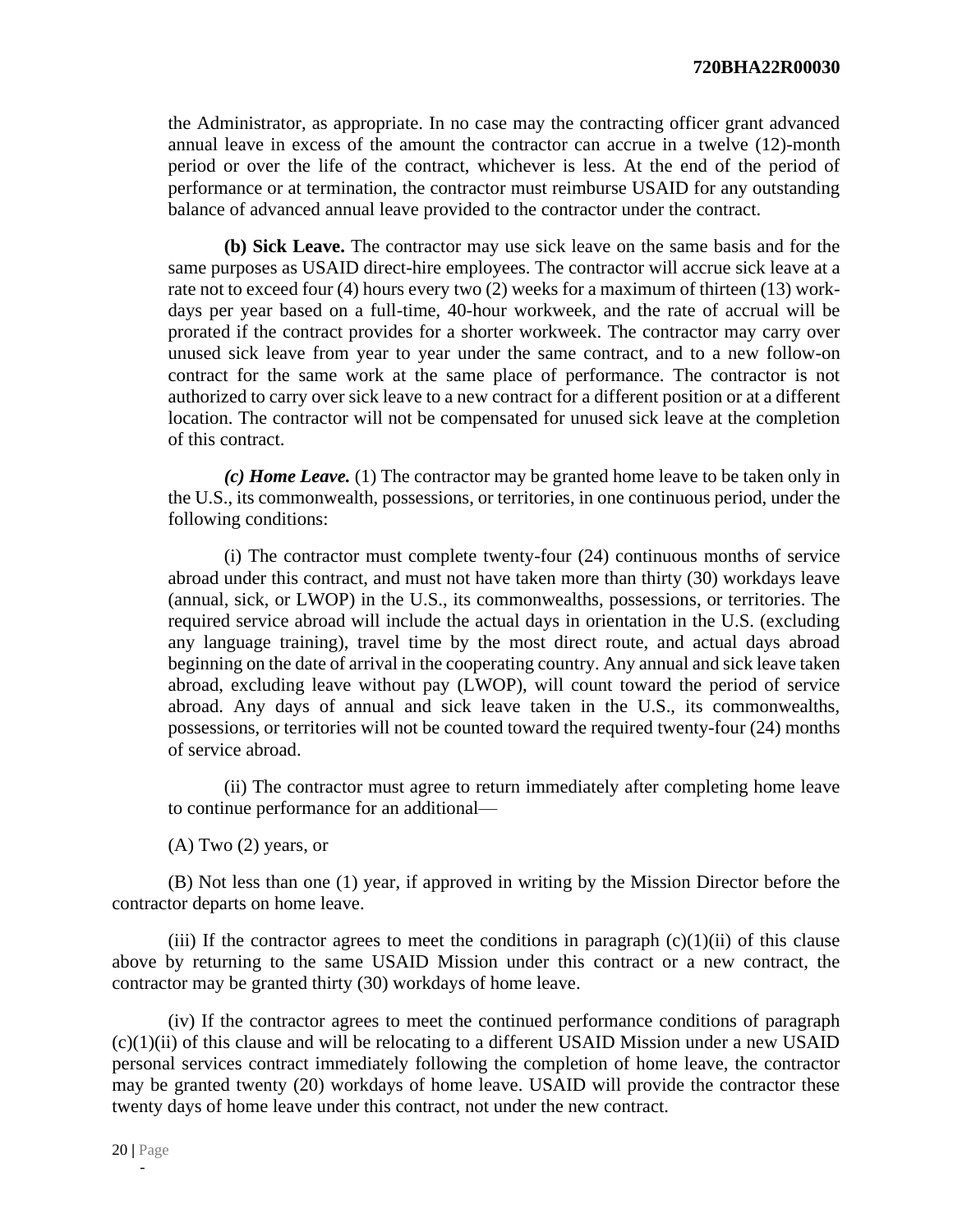(v) If home leave eligibility is based on paragraph  $(c)(1)(iv)$  of this clause, prior to departure on home leave, the contractor must submit to the contracting officer at the current Mission, a copy of the new contract with a special award condition in the contract Schedule indicating the contractor's obligation to fulfill the commitment for continued performance in accordance with paragraph  $(c)(1)(ii)$  of this clause.

(2) Notwithstanding the requirements in paragraph  $(c)(1)$  of this clause, the contractor may be granted advanced home leave subject to all of the following conditions:

(i) Granting of advanced home leave would serve in each case to advance the attainment of the objectives of this contract; and

(ii) The contractor has served at least eighteen (18) months abroad, as defined in paragraph (c)(4) of this clause, at the same USAID Mission under this contract, and has not taken more than 30 work days leave (annual, sick or LWOP) in the U.S.; and

(iii) The contractor agrees to return immediately to the same Mission to complete the time remaining to meet the twenty-four (24) month period of service required for home leave, which begins after the contractor returns from home leave, plus an additional—

(A) Two (2) years, or

(B) Not less than one (1) year, if approved by the Mission Director, under the current contract, or under a new contract for the same or similar services at the same Mission, before the contractor departs on home leave.

(3)(i) Home leave must be taken only in the U.S., its commonwealths, possessions, or territories. Any days spent in any other location will be charged to annual leave, or if the contractor does not have accrued annual leave to cover these days, the contractor will be placed on LWOP.

(ii) Travel time by the most direct route is authorized in addition to the home leave authorized under this "Leave and Holidays" clause. Salary during travel to and from the U.S. for home leave will be limited to the time required for travel by the most direct and expeditious route. Additional home leave travel requirements are included in the "Travel and Transportation Expenses" clause of this contract.

(iii) Except for reasons beyond the contractor's control as determined by the contracting officer, the contractor must return abroad immediately after home leave to fulfill the additional required continued performance of services for any home leave provided under this contract, or else the contractor must reimburse USAID for the salary and benefits costs of home leave, travel and transportation, and any other payments related to home leave.

(iv) Unused home leave is not reimbursable under this contract.

(4) The contracting officer may authorize the contractor to spend no more than five (5) days in work status for consultation at USAID/Washington while on home leave in the U.S., before returning abroad. Consultation in excess of five (5) days or at locations other than USAID/Washington must be approved in advance by the Mission Director or the contracting officer.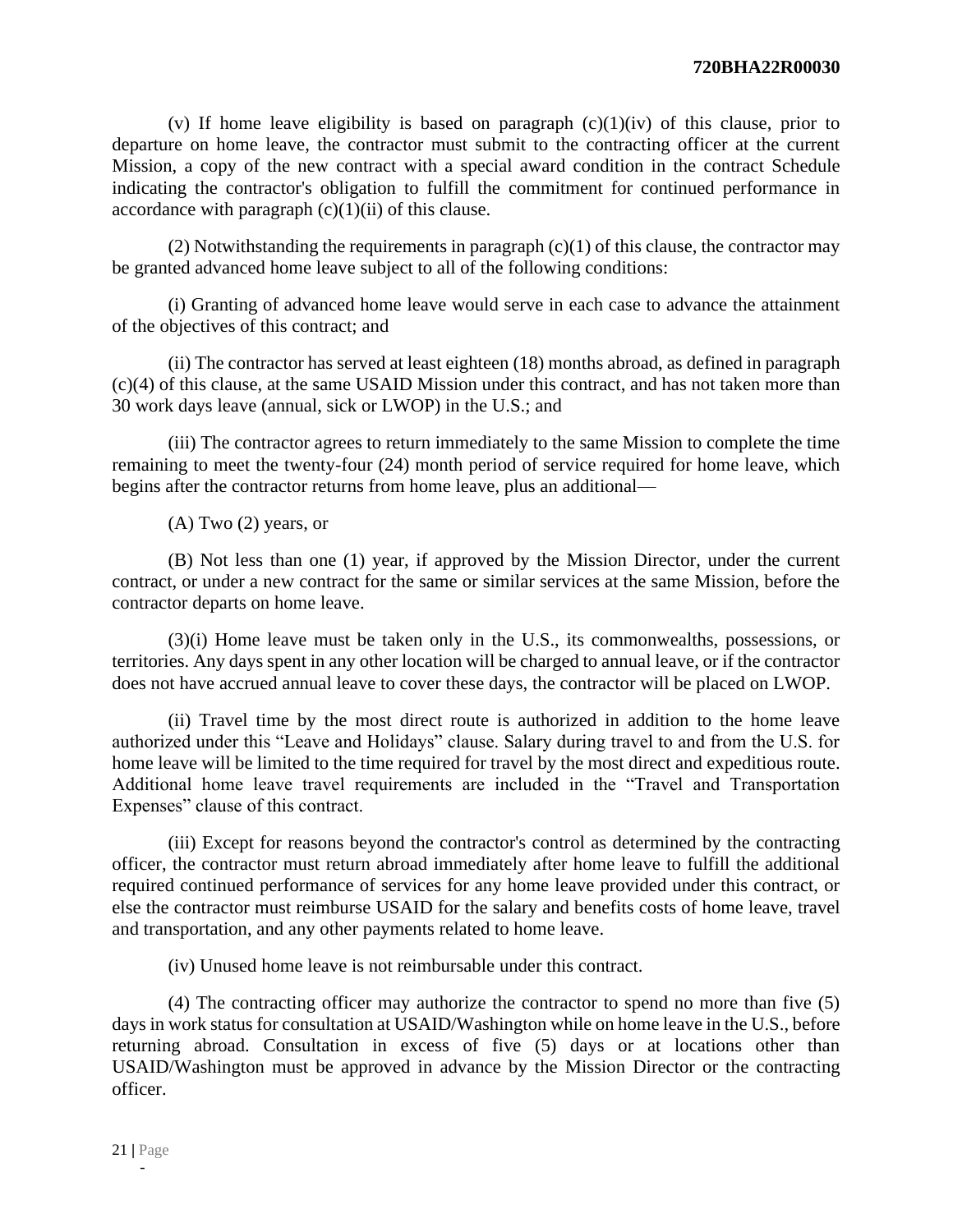**(d) Home Leave for Qualifying Posts***.* (1) If the contractor ordinarily qualifies for home leave and has completed a 12-month period at one of the USAID qualifying Missions, as announced by the Department of State or USAID, the contractor is entitled to ten (10) workdays of home leave in addition to the home leave the contractor is normally entitled to in accordance with paragraph (c) of this "Leave and Holidays" clause.

(2) There is no requirement that an eligible contractor take this additional home leave for qualifying Missions; it is for use at the contractor's option. If the contractor is eligible and elects to take such home leave, the contractor must take all ten (10) workdays at one time in the U.S. under the conditions described in paragraphs  $(c)(3)$  and  $(c)(4)$  of this clause. If the contractor is returning to the U.S. and not returning abroad to the same or different USAID Mission, the contractor is not eligible for home leave for qualifying Missions, and this paragraph (d) will not apply.

**(e) Holidays and Administrative Leave***.* The contractor is entitled to all holidays and administrative leave granted by USAID to U.S. direct-hire employees as announced by the Agency or Mission.

**(f) Military Leave.** Military leave of not more than 15 calendar days in any calendar year may be granted to a contractor who is a reservist of the U.S. Armed Forces. The contractor must provide advance notice of the pending military leave to the Contracting Officer or the Mission Director as soon as known. A copy of any such notice must be part of the contract file.

**(g) Leave Without Pay (LWOP).** LWOP may be granted only with the written approval of the Contracting Officer or Mission Director, unless a USPSC is requesting for such leave for family and leave purposes under paragraph (i) below.

**(h) Compensatory Time.** USAID may grant compensatory time off only with the written approval of the contracting officer or Mission Director in rare instances when it has been determined absolutely essential and consistent with the policies that apply to USAID U.S. direct hire employees. The contractor may use earned compensatory time off in accordance with policies that apply to USAID direct-hire employees.

# **(i) Family and Medical Leave (FML)**

(1) USAID provides family and medical leave (FML) for eligible USPSCs working within the U.S., or any Territories or possession of the United States, in accordance with Title I of the Family and Medical Leave Act of 1993, as amended, and as administered by the Department of Labor under [29 CFR 825.](https://www.ecfr.gov/cgi-bin/text-idx?SID=db0243f608afdb03943b0635a819c860&mc=true&tpl=/ecfrbrowse/Title29/29cfr825_main_02.tpl) USAID is also extending FML to eligible USPSCs working outside the U.S., or any Territories or possession of the U.S., in accordance with this paragraph (i) as a matter of policy discretion.

(2) FML only applies to USPSCs, not any other type of PSC.

(3) In accordance with 29 CFR 825.110, to be eligible for family and medical leave, the contractor must have--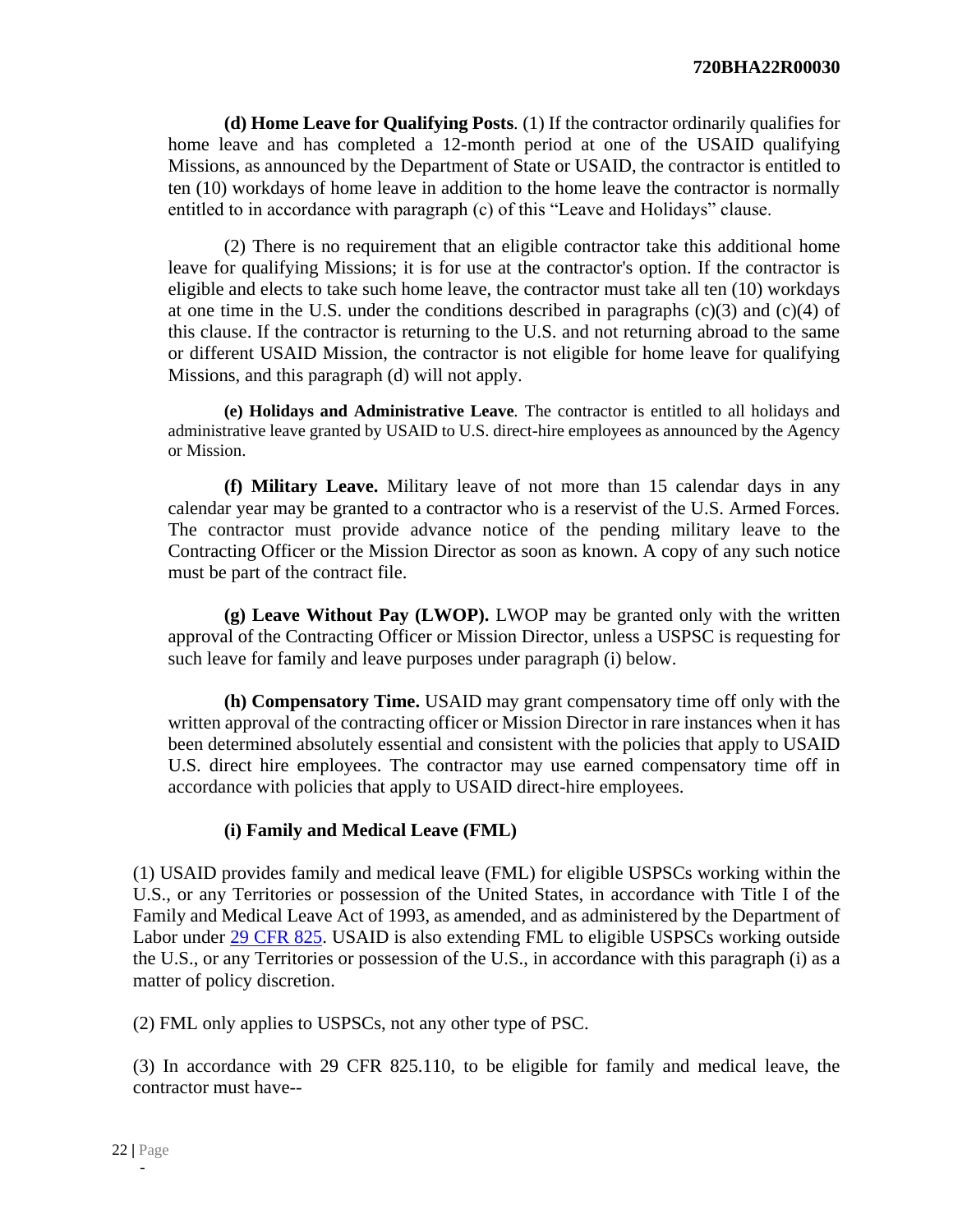(i) Been employed or under contract for at least twelve (12) months with a U.S. federal agency as a direct-hire or a personal services contractor; and

(ii) Performed at least 1,250 hours of service with a U.S. federal agency as a direct hire or a personal services contractor during the previous 12-month period immediately preceding the commencement of family and medical leave.

(4) In accordance with 29 CFR 825.200(a), and USAID's internal policies available in Automated Directive System Chapter 309 (ADS 309), an eligible contractor may take up to twelve (12) workweeks of leave under FMLA, Title I, in any 12-month period for the reasons specified in 29 CFR 825.112.

(5) In accordance with 29 CFR part 825.207, the contractor may take LWOP for family and medical leave purposes. However, the contractor may choose to substitute LWOP with accrued annual or sick leave earned under the terms of this contract. If the contractor does not choose to substitute accrued paid leave, the contracting officer, in consultation with the contractor's supervisor, may require the contractor to substitute accrued paid leave for LWOP. The contracting officer must obtain the required certifications for approval of family medical leave in accordance with USAID policy. The contractor must notify the contractor's Supervisor of the intent to substitute paid leave for LWOP prior to the date such paid leave commences. After having invoked the entitlement to family and medical leave and taking LWOP for that purpose, the contractor cannot retroactively substitute paid leave for the LWOP already takenunder family and medical leave.

(6) FML is not authorized for any period beyond the completion date of this contract.

(7) When requesting family medical leave, the contractor must submit the relevant leave request in writing, including certifications and other supporting documents required by 29 CFR 825 and USAID policy in ADS 309.

(8) The U.S. Department of Labor's (DOL's) [Wage and Hour Division \(WHD\) Publication](https://www.dol.gov/whd/regs/compliance/posters/fmlaen.pdf)  [1420](https://www.dol.gov/whd/regs/compliance/posters/fmlaen.pdf) explains the FMLA's provisions and provides information concerning procedures for filing complaints for violations of the Act.

#### (j) *Paid Parental Leave***.**

 (1) If the contractor is eligible for family and medical leave in accordance with paragraph (i) "Family and Medical Leave" of this clause, then instead of family and medical leave, the contractor may be authorized to take paid parental leave as specified in this paragraph, similar to that provided to USAID direct-hire employees. When authorized to do so by the contracting officer, the contractor may elect to substitute paid parental leave for up to twelve (12) workweeks of family and medical leave, as specified in paragraph (i) of this clause. The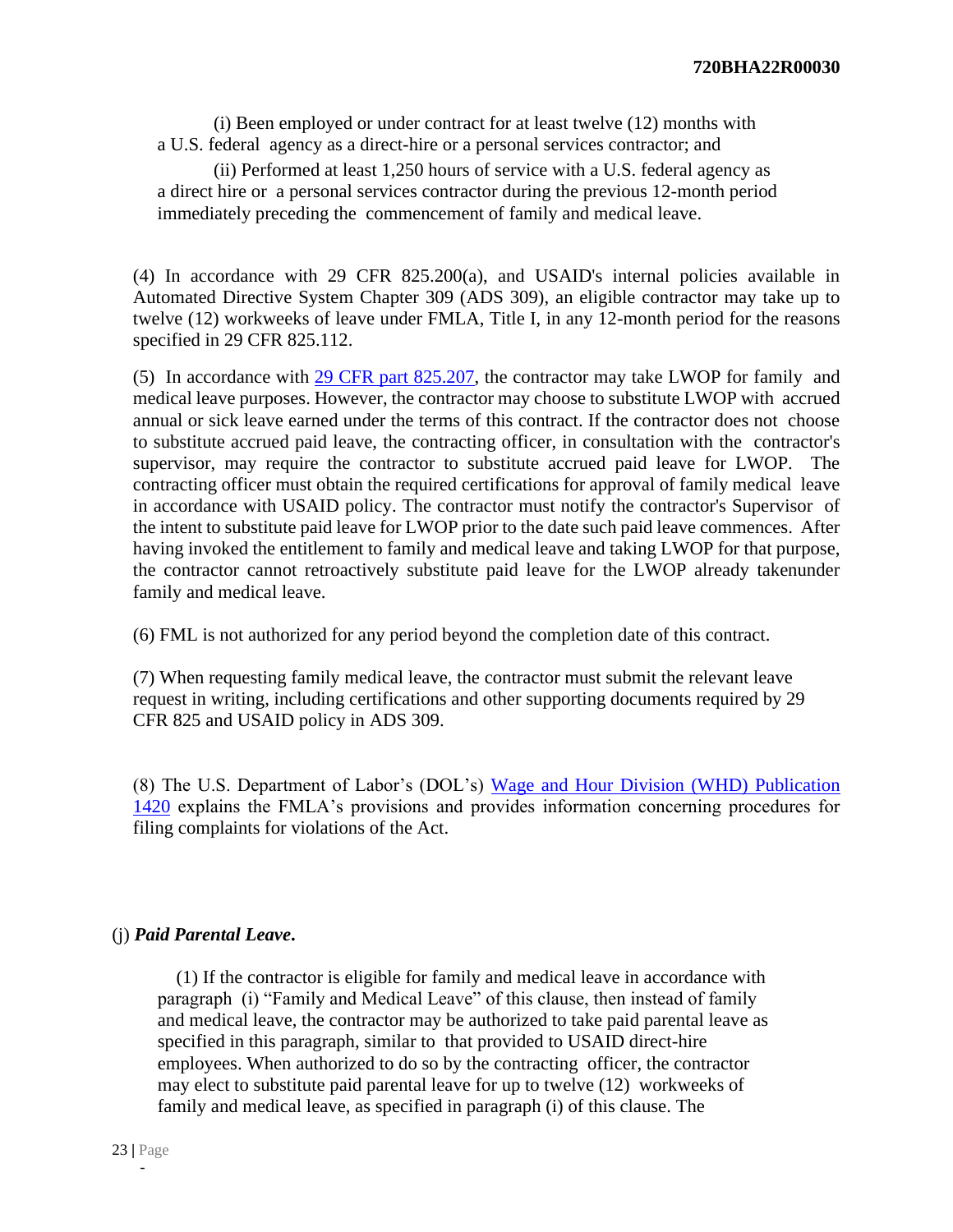#### **720BHA22R00030**

contractor may take such paid parental leave after the occurrence of the birth or placement of a child which results in the contractor assuming and continuing a parental role with respect to the newly born or placed child in accordance with the requirements of this paragraph (j).

 (2) Paid parental leave may be taken intermittently or on a reduced leave schedule, subject to the mutual agreement of the contractor and their supervisor. Paid parental leave must be used no later than the end of the 12-month period beginning on the date of the birth or placement involved. At the end of that 12 month period, any unused balance of paid parental leave expires and is not available for future use. No payment will be made for unused or expired paid parental leave. Paid parental leave is not annual leave, and thus will not be included in any lump-sum payment for annual leave following completion or termination of the contract.

(3) To establish eligibility for paid parental leave, the contracting officer may require the contractor to provide documentation of entitlement and a signed certification. Appropriate documentation of entitlement is to show that the contractor's use of paid parental leave is directly connected with a birth or placement that has occurred, such as a birth certificate or a document from an adoption or foster care agency regarding the placement. By the signed certification, the contractor is attesting that the paid parental leave is being taken by the contractor in connection with the documented birth or placement, and that the contractor has a continuing parental role with respect to the newly born or placed child.

(4) (i) The contractor may not use any paid parental leave unless the contractor agrees in writing, before commencement of the leave, to return immediately after completing paid parental leave to continue performance under this contract for at least 12 workweeks. This 12-workweek period of performance obligation begins on the contractor's first scheduled workday after the contractor concludes taking such leave, whether taken consecutively or intermittently, regardless of the amount of leave taken. The period of performance obligation by the contractor is fixed at 12 workweeks regardless of the amount of leave used by the contractor. Due to this 12-workweek mandatory period of performance obligation, the contracting officer will not authorize paid parental leave for use by the contractor within the last 12 workweeks before the contract end date, including option periods if any, regardless whether exercised. Within the last 24 workweeks of the contract, because of the mandatory 12-week period of obligation, the contracting officer will only authorize paid parental leave for any time remaining before the contract end date beyond the 12-week mandatory period of performance. Any paid parental leave taken by the contractor as well as the 12 week period of performance obligation must be completed by the contract end date, including any option periods, regardless of whether exercised.

(ii) If the contractor is eligible for paid parental leave, but is physically or mentally incapable of entering into the period of performance obligation agreement before the period of leave, such leave may be temporarily authorized, or retroactively invoked upon return to duty, subject to a determination that, in the Agency's judgment, the contractor was incapable of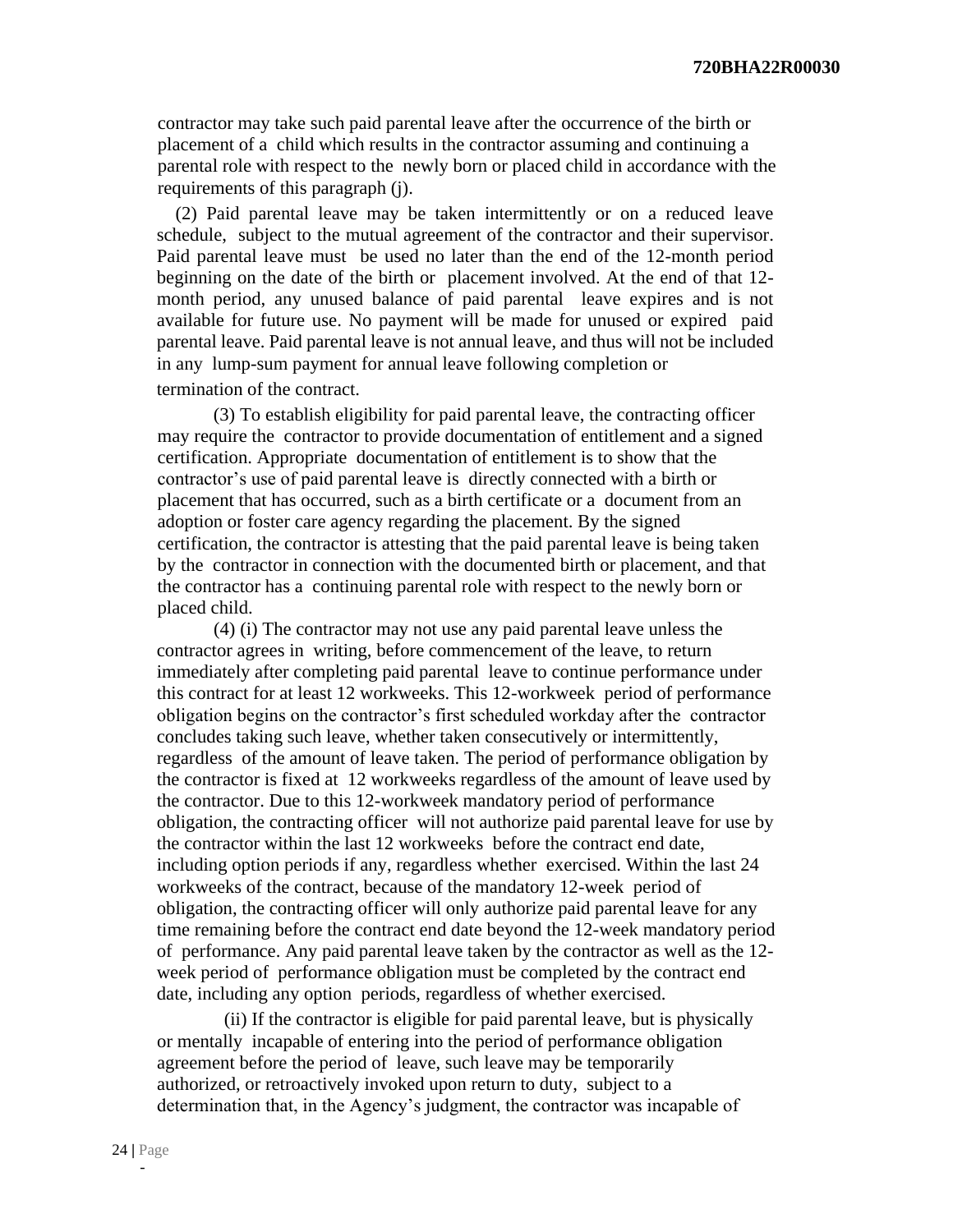entering into such agreement in accordance with the requirements of this paragraph (4) at the time of the commencement of the leave entitlement.

(5) (i) If, during the period of paid parental leave or of the required 12 workweek period of performance obligation, the contractor learns, or decides, they will not be able or willing to complete the period of performance obligation, the contractor must notify their supervisor and contracting officer of the situation as soon as possible. After receiving such notice, the contracting officer will coordinate with the supervisor to determine whether reimbursement is required in accordance with this paragraph (5).

(ii) If the contractor fails to return to work for the required 12-week obligation, the Agency will require reimbursement from the contractor of an amount equal to the total amount of the Government contributions paid by the Agency to or on behalf of the contractor to maintain the contractor's health insurance coverage during the period of paid parental leave.

(iii) The contracting officer may waive the reimbursement requirement of this paragraph (5) if the contractor is unable to fulfill the required 12-workweek obligation for any of the following reasons:

(A) in the Agency's judgment, the contractor is unable to return to work because of the continuation, recurrence, or onset of a serious health condition (including mental health) of the contractor or the newly born or placed child—but only if the condition is related to the applicable birth or placement; or

(B) in the Agency' judgment, the contractor is unable to return to work due to circumstances beyond the contractor's control that precludes performance under the contract; or (

C) the contracting officer terminates the contract for convenience in accordance with the clause entitled "Termination", or does not exercise any option period.

**(k) Leave Records.** The contractor shall maintain current leave records for himself/herself and make them available, as requested by the Mission Director or the Contracting Officer.

30. Relocation Expense Benefit

#### **Relocation Expense Benefit [Deviation (NOV 2021)]**

If the contractor's period of performance abroad is for twelve consecutive months or more, USAID may provide a one-time payment to assist the contractor with extraordinary relocation expenses as follows:

(a) A contractor legally residing in, and relocating from the U.S., its commonwealth, possessions or territories to an overseas post; or a personal services contractor relocating immediately from a prior USAID overseas post to the USAID overseas post under this contract, may receive a miscellaneous relocation expense payment of—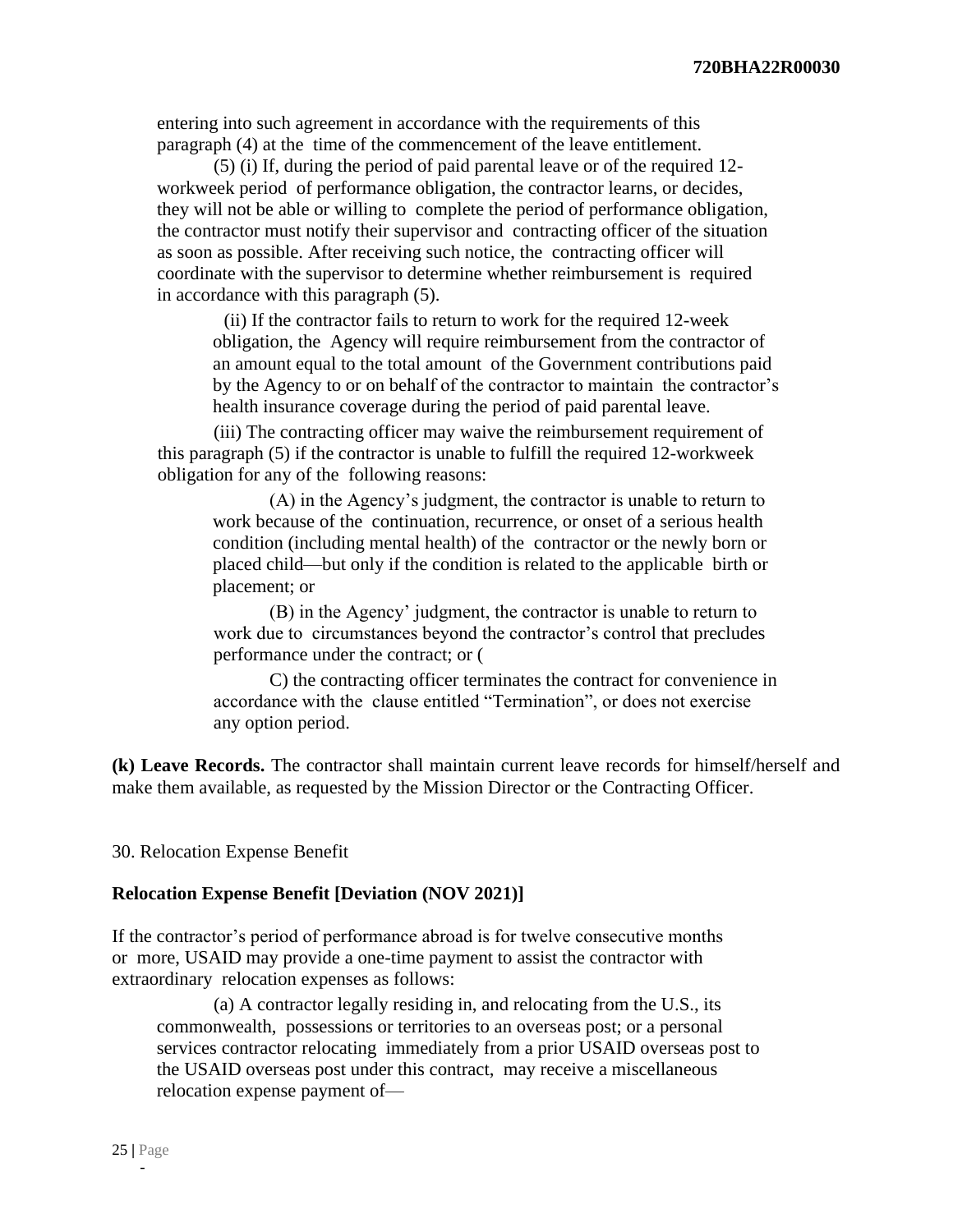(1) \$750 or the equivalent of one week's pay, whichever is the lesser amount, if the contractor is unaccompanied; or

(2) \$1,500 or the equivalent of two weeks' pay, whichever is the lesser amount, if the contractor is accompanied with eligible family members.

(b) In addition, a contractor legally residing in, and relocating from the U.S., its commonwealth, possessions or territories to the cooperating country pursuant to this personal services contract may receive a pre-departure subsistence expense reimbursement for the contractor and each eligible family member for up to 10 days before final departure to the cooperating country abroad, beginning not more than 30 days after the contractor has vacated their residence, using the following partial flat rate method:

(1) an actual lodging amount (excluding lodging tax) up to the lodging portion of the per diem of the U.S. locality of the contractor's legal place of residence, and a flat amount equal to

the meal and incidental expense (M&IE) portion of the per diem according to the formula below. In addition, the contractor may be reimbursed separately for taxes imposed on actual lodging expenses, if any. Receipts are required only for lodging.

(2) For the initial occupant, whether the contractor or accompanying eligible family member age 12 or over, a daily lodging amount not in excess of the published lodging portion of the per diem rate for the U.S. locality at which the occupant normally resides, and a flat amount equal to the meal and incidental expense portion of the referenced per diem rate to defray costs for meals, laundry and dry cleaning.

(3) For each additional occupant, whether the contractor or accompanying eligible family member age 12 or over, a daily lodging amount not in excess of 75% of the published lodging portion of the per diem rate for the U.S. locality at which the occupant normally resides, and a flat amount equal to 75% of the meal and incidental expense portion of the referenced per diem rate to defray costs for meals, laundry and dry cleaning.

 (4) For each accompanying eligible family member occupant under age 12, a daily lodging amount not in excess of 50% of the published lodging portion of the per diem rate for the U.S. locality at which the occupant normally resides, and a flat amount equal to 50% of the meal and incidental expense portion of the referenced per diem rate to defray costs for meals, laundry and dry cleaning.

 (5) A contractor and any accompanying eligible family member relocating from a place other than the U.S., its commonwealth, possessions or territories to the cooperating country, will not be eligible for the pre-departure subsistence expense portion of the relocation expenses.

(6) Expenses of local transportation are not allowable.

(c) The contractor must obtain approval for what is authorized in paragraphs (a) and (b) of this clause in the Travel Authorization (TA) issued by USAID to the contractor, in accordance with the Travel and Transportation Expenses clause. The contractor must claim reimbursement under the TA only after the contractor and all accompanying eligible family members, if any, have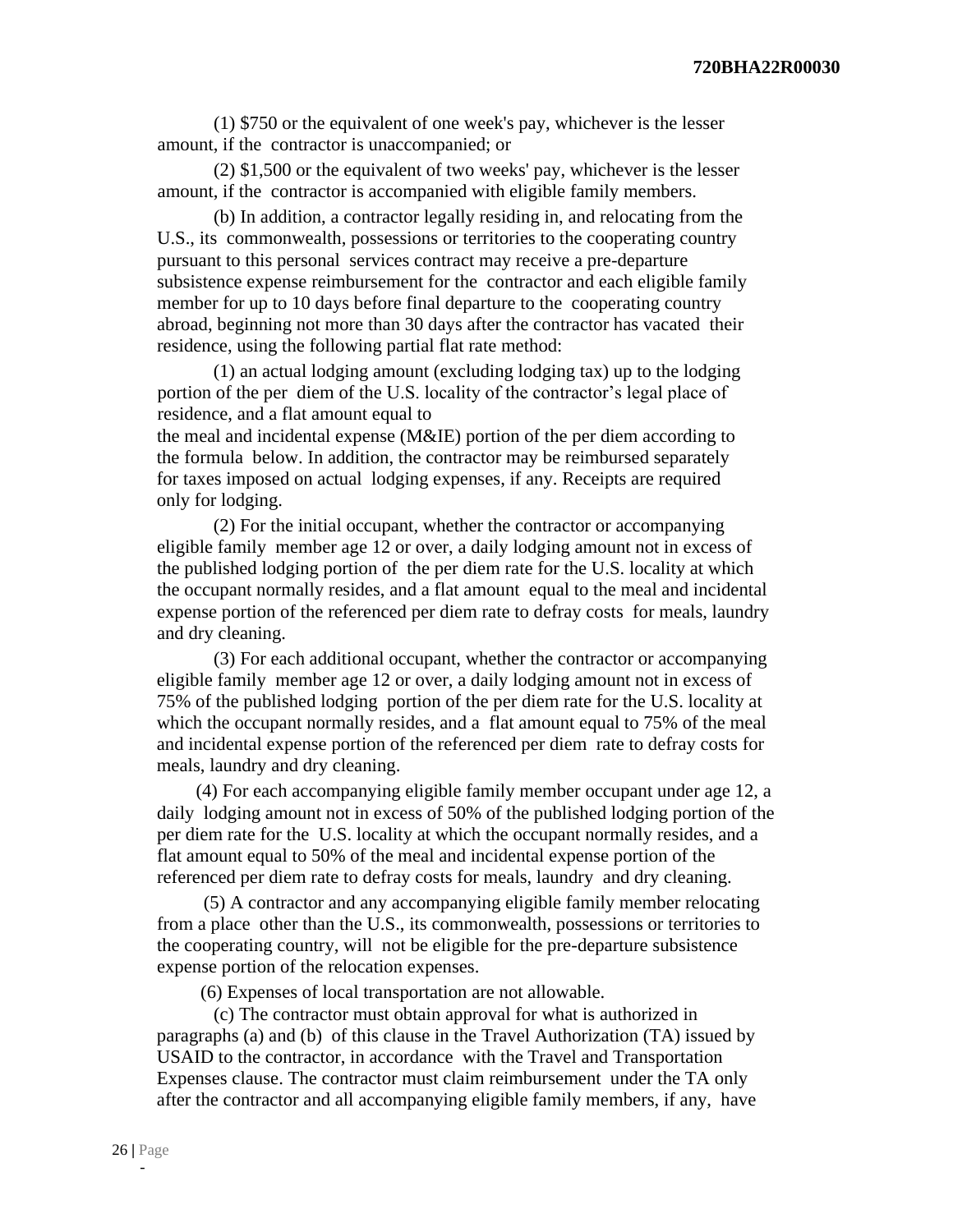arrived in the cooperating country.

(d) If the contractor does not complete twelve consecutive months in the cooperating country, except for reasons beyond the contractor's control, the contractor will be liable to reimburse USAID for the amount of the relocation expense benefit received. \* \* \* \*

a. A [contractor][PSC] who is required to relocate abroad for assignment at a duty station under authority of the US Ambassador (i.e., under Chief of Mission authority) and accompanying eligible

a. A [contractor][PSC] who is required to relocate abroad for assignment at a duty station under authority of the US Ambassador (i.e., under Chief of Mission authority) and accompanying eligible family members; or a contractor on official travel status abroad on temporary duty or training, will be provided Medevac services through the Department of State, Bureau of Medical Services, similar to that provided to U.S. Government employees in 16 FAM 300 Medical Travel. Medevac costs that will be covered by USAID include travel and per diem, but do not include medical care costs. To be eligible for Medevac services covered by the Department of State Medevac program, the contractor and accompanying eligible family members must obtain and maintain international health insurance coverage in accordance with the clause of the contract entitled, "Insurance."

b. (1) A [contractor][PSC] who is required to relocate abroad for assignment or travel for temporary duty at a duty station under authority of the Department of Defense must obtain MEDEVAC service coverage including coverage for authorized dependents while performing personal services abroad. USAID will reimburse the total cost of MEDEVAC insurance to the PSC. The PSC must provide proof of coverage to the CO in order to receive reimbursement.

(2) Exception. A PSC and authorized dependents with a health insurance program that includes sufficient MEDEVAC coverage as approved by the Contracting Officer are not required to obtain MEDEVAC service coverage.

[End of Provision]

#### **ATTACHMENT 3**

**Title 48 of the Code of Federal Regulations (CFR) Chapter 7 USAID Acquisition Regulation (AIDAR)**

# **APPENDIX D--DIRECT USAID CONTRACTS WITH A U.S. CITIZEN OR A U.S. RESIDENT ALIEN FOR PERSONAL SERVICES ABROAD**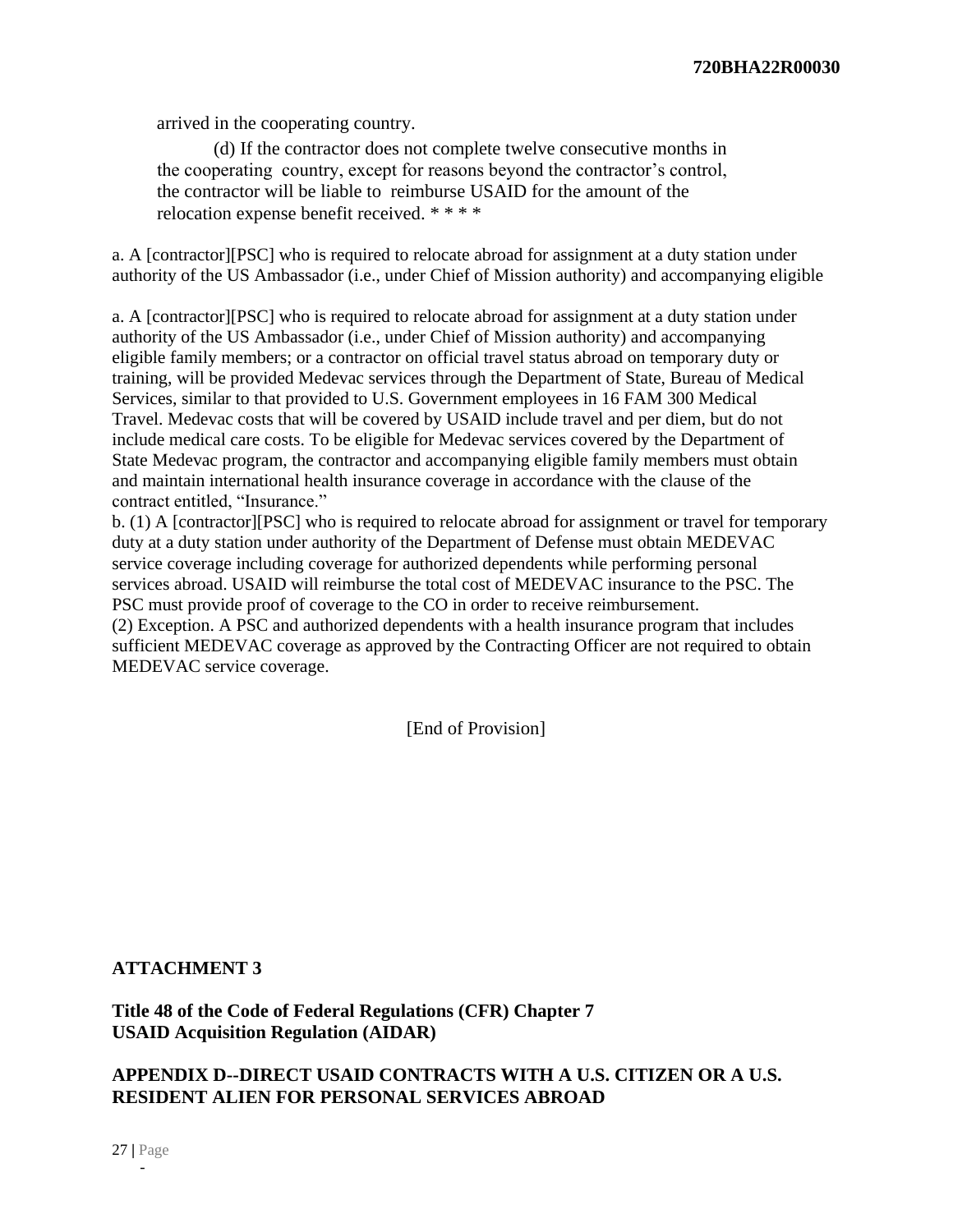# **GP 25. MEDICAL EVACUATION (MEDEVAC) SERVICES (DEC 2019) (Pursuant to class deviation #M/OAA-DEV-AIDAR-20-3c)**

A contractor who is required to relocate abroad and accompanying eligible family members; or a contractor on official travel status abroad on temporary duty or training, will be provided Medevac services through the Department of State, Bureau of Medical Services, similar to that provided to U.S. Government employees in 16 FAM 300 Medical Travel. Medevac costs that will be covered by USAID include travel and per diem, but do not include medical care costs.

To be eligible for Medevac services covered by the Department of State Medevac program, the contractor and accompanying eligible family members must obtain and maintain international health insurance coverage in accordance with the clause of the contract entitled, "Insurance."

[END CLAUSE]

# **ATTACHMENT 4**

#### **52.222-50 Combating Trafficking in Persons (Nov 2021)**

(a) *Definitions*. As used in this clause-

 *Agent* means any individual, including a director, an officer, an employee, or an independent contractor, authorized to act on behalf of the organization.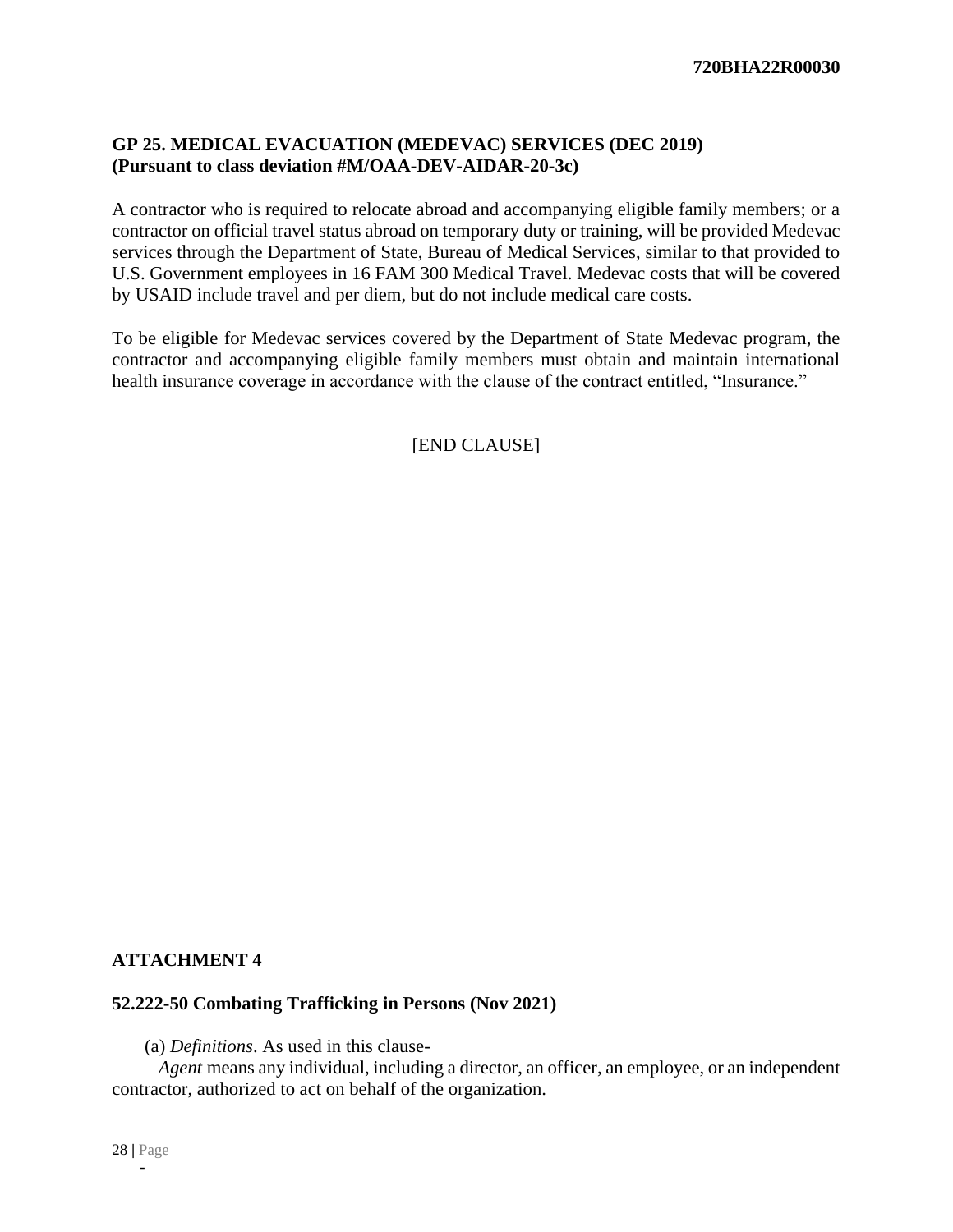*Coercion* means-

(1) Threats of serious harm to or physical restraint against any person;

 (2) Any scheme, plan, or pattern intended to cause a person to believe that failure to perform an act would result in serious harm to or physical restraint against any person; or

(3) The abuse or threatened abuse of the legal process.

 *Commercial sex act* means any sex act on account of which anything of value is given to or received by any person.

*Commercially available off-the-shelf (COTS) item* —

(1) Means any item of supply (including construction material) that is—

 (i) A commercial product (as defined in paragraph (1) of the definition of "commercial product" at Federal Acquisition Regulation (FAR) [2.101;](https://www.acquisition.gov/far/2.101#FAR_2_101)

(ii)Sold in substantial quantities in the commercial marketplace; and

 (iii)Offered to the Government, under a contract or subcontract at any tier, without modification, in the same form in which it is sold in the commercial marketplace; and

 (2)Does not include bulk cargo, as defined in [46 U.S.C. 40102\(4\),](http://uscode.house.gov/browse.xhtml;jsessionid=114A3287C7B3359E597506A31FC855B3) such as agricultural products and petroleum products.

 *Debt bondage* means the status or condition of a debtor arising from a pledge by the debtor of his or her personal services or of those of a person under his or her control as a security for debt, if the value of those services as reasonably assessed is not applied toward the liquidation of the debt or the length and nature of those services are not respectively limited and defined.

 *Employee* means an employee of the Contractor directly engaged in the performance of work under the contract who has other than a minimal impact or involvement in contract performance.

*Forced Labor* means knowingly providing or obtaining the labor or services of a person-

 (1) By threats of serious harm to, or physical restraint against, that person or another person;

 (2) By means of any scheme, plan, or pattern intended to cause the person to believe that, if the person did not perform such labor or services, that person or another person would suffer serious harm or physical restraint; or

(3) By means of the abuse or threatened abuse of law or the legal process.

*Involuntary servitude* includes a condition of servitude induced by means of-

 (1) Any scheme, plan, or pattern intended to cause a person to believe that, if the person did not enter into or continue in such conditions, that person or another person would suffer serious harm or physical restraint; or

(2) The abuse or threatened abuse of the legal process.

 *Recruitment fees* means fees of any type, including charges, costs, assessments, or other financial obligations, that are associated with the recruiting process, regardless of the time, manner, or location of imposition or collection of the fee.

 (1) Recruitment fees include, but are not limited to, the following fees (when they are associated with the recruiting process) for-

 (i) Soliciting, identifying, considering, interviewing, referring, retaining, transferring, selecting, training, providing orientation to, skills testing, recommending, or placing employees or potential employees;

(ii) Advertising

(iii) Obtaining permanent or temporary labor certification, including any associated

fees;

(iv) Processing applications and petitions;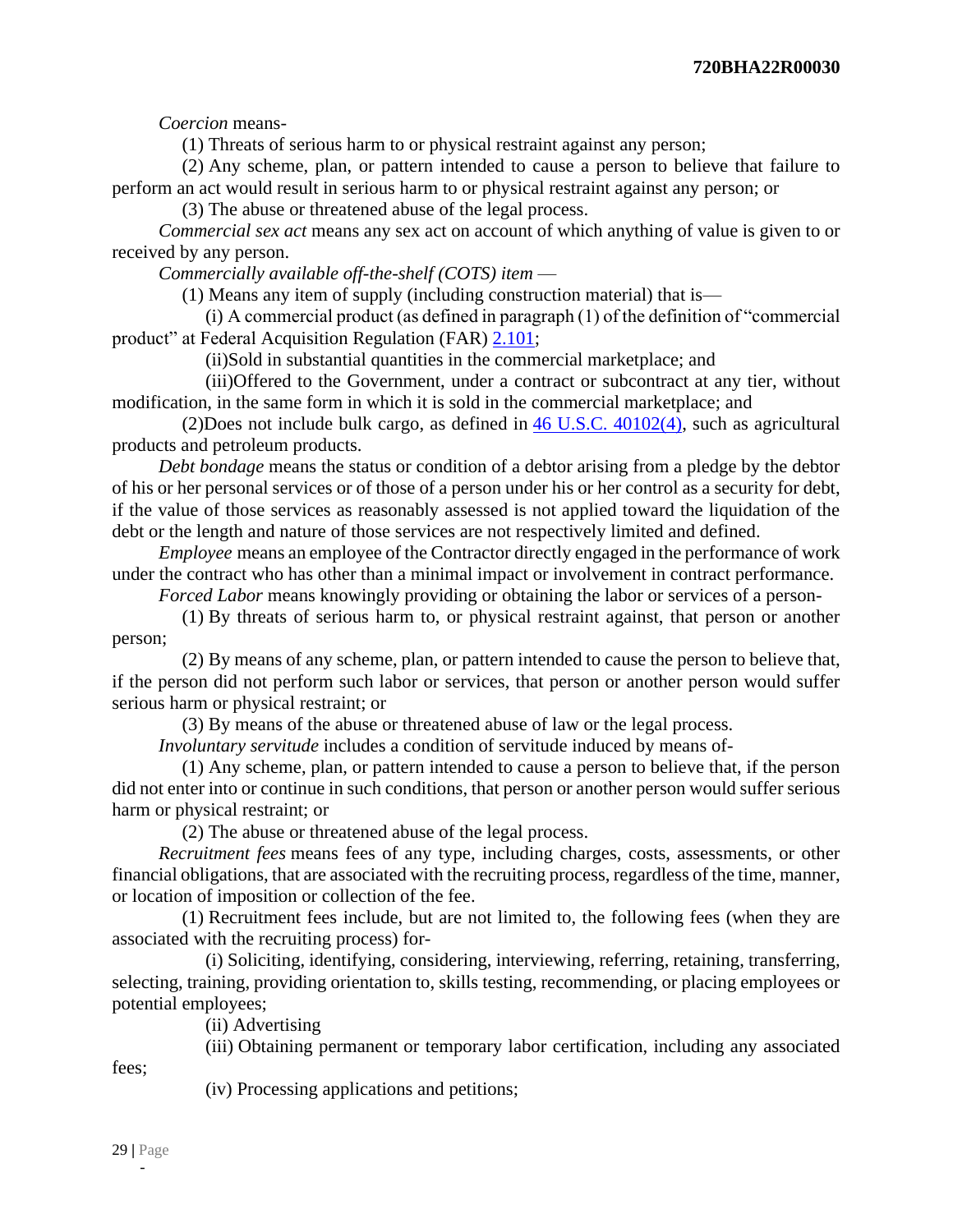(v) Acquiring visas, including any associated fees;

 (vi) Acquiring photographs and identity or immigration documents, such as passports, including any associated fees;

 (vii) Accessing the job opportunity, including required medical examinations and immunizations; background, reference, and security clearance checks and examinations; and additional certifications;

(viii) An employer's recruiters, agents or attorneys, or other notary or legal fees;

 (ix) Language interpretation or translation, arranging for or accompanying on travel, or providing other advice to employees or potential employees;

 (x) Government-mandated fees, such as border crossing fees, levies, or worker welfare funds;

(xi) Transportation and subsistence costs-

 (A) While in transit, including, but not limited to, airfare or costs of other modes of transportation, terminal fees, and travel taxes associated with travel from the country of origin to the country of performance and the return journey upon the end of employment; and

(B) From the airport or disembarkation point to the worksite;

(xii) Security deposits, bonds, and insurance; and

(xiii) Equipment charges.

 (2) A recruitment fee, as described in the introductory text of this definition, is a recruitment fee, regardless of whether the payment is-

(i) Paid in property or money;

(ii) Deducted from wages;

(iii) Paid back in wage or benefit concessions;

(iv) Paid back as a kickback, bribe, in-kind payment, free labor, tip, or tribute; or

 (v) Collected by an employer or a third party, whether licensed or unlicensed, including, but not limited to-

(A) Agents;

(B) Labor brokers;

(C) Recruiters;

(D) Staffing firms (including private employment and placement firms);

(E) Subsidiaries/affiliates of the employer;

(F) Any agent or employee of such entities; and

(G) Subcontractors at all tiers.

*Severe forms of trafficking in persons* means-

 (1) Sex trafficking in which a commercial sex act is induced by force, fraud, or coercion, or in which the person induced to perform such act has not attained 18 years of age; or

 (2) The recruitment, harboring, transportation, provision, or obtaining of a person for labor or services, through the use of force, fraud, or coercion for the purpose of subjection to involuntary servitude, peonage, debt bondage, or slavery.

 "Sex trafficking" means the recruitment, harboring, transportation, provision, or obtaining of a person for the purpose of a commercial sex act.

 *Subcontract* means any contract entered into by a subcontractor to furnish supplies or services for performance of a prime contract or a subcontract.

 *Subcontractor* means any supplier, distributor, vendor, or firm that furnishes supplies or services to or for a prime contractor or another subcontractor.

*United States* means the 50 States, the District of Columbia, and outlying areas.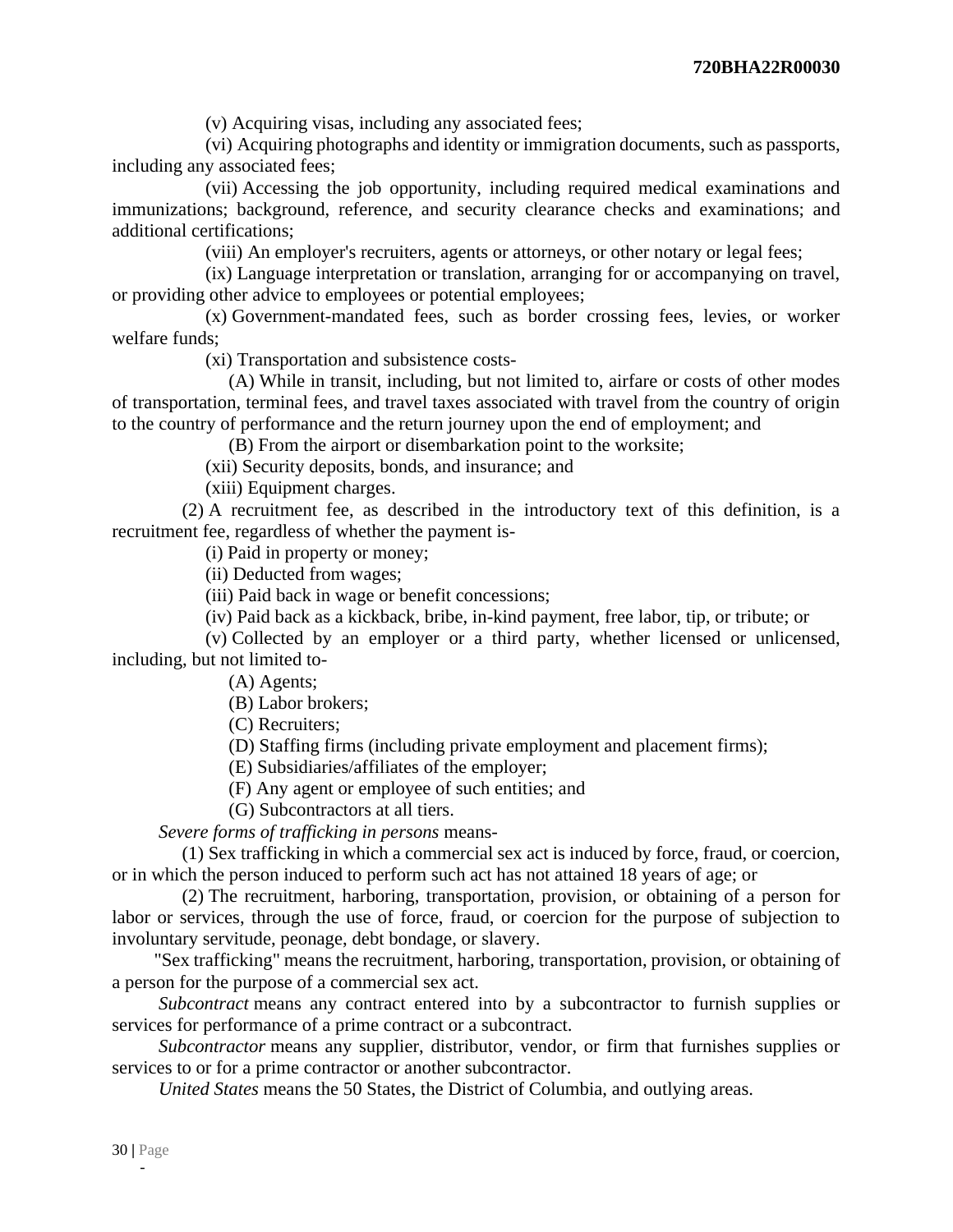(b) *Policy.* The United States Government has adopted a policy prohibiting trafficking in persons including the trafficking-related activities of this clause. Contractors, contractor employees, and their agents shall not-

 (1) Engage in severe forms of trafficking in persons during the period of performance of the contract;

(2) Procure commercial sex acts during the period of performance of the contract;

(3) Use forced labor in the performance of the contract;

 (4) Destroy, conceal, confiscate, or otherwise deny access by an employee to the employee's identity or immigration documents, such as passports or drivers' licenses, regardless of issuing authority;

(5)

(i) Use misleading or fraudulent practices during the recruitment of employees or offering of employment, such as failing to disclose, in a format and language understood by the employee or potential employee, basic information or making material misrepresentations during the recruitment of employees regarding the key terms and conditions of employment, including wages and fringe benefits, the location of work, the living conditions, housing and associated costs (if employer or agent provided or arranged), any significant costs to be charged to the employee or potential employee, and, if applicable, the hazardous nature of the work;

 (ii) Use recruiters that do not comply with local labor laws of the country in which the recruiting takes place;

(6) Charge employees or potential employees recruitment fees;

(7)

(i) Fail to provide return transportation or pay for the cost of return transportation upon the end of employment-

 (A) For an employee who is not a national of the country in which the work is taking place and who was brought into that country for the purpose of working on a U.S. Government contract or subcontract (for portions of contracts performed outside the United States); or

 (B) For an employee who is not a United States national and who was brought into the United States for the purpose of working on a U.S. Government contract or subcontract, if the payment of such costs is required under existing temporary worker programs or pursuant to a written agreement with the employee (for portions of contracts performed inside the United States); except that-

(ii) The requirements of paragraphs  $(b)(7)(i)$  of this clause shall not apply to an employee who is-

 (A) Legally permitted to remain in the country of employment and who chooses to do so; or

 (B) Exempted by an authorized official of the contracting agency from the requirement to provide return transportation or pay for the cost of return transportation;

(iii) The requirements of paragraph  $(b)(7)(i)$  of this clause are modified for a victim of trafficking in persons who is seeking victim services or legal redress in the country of employment, or for a witness in an enforcement action related to trafficking in persons. The contractor shall provide the return transportation or pay the cost of return transportation in a way that does not obstruct the victim services, legal redress, or witness activity. For example, the contractor shall not only offer return transportation to a witness at a time when the witness is still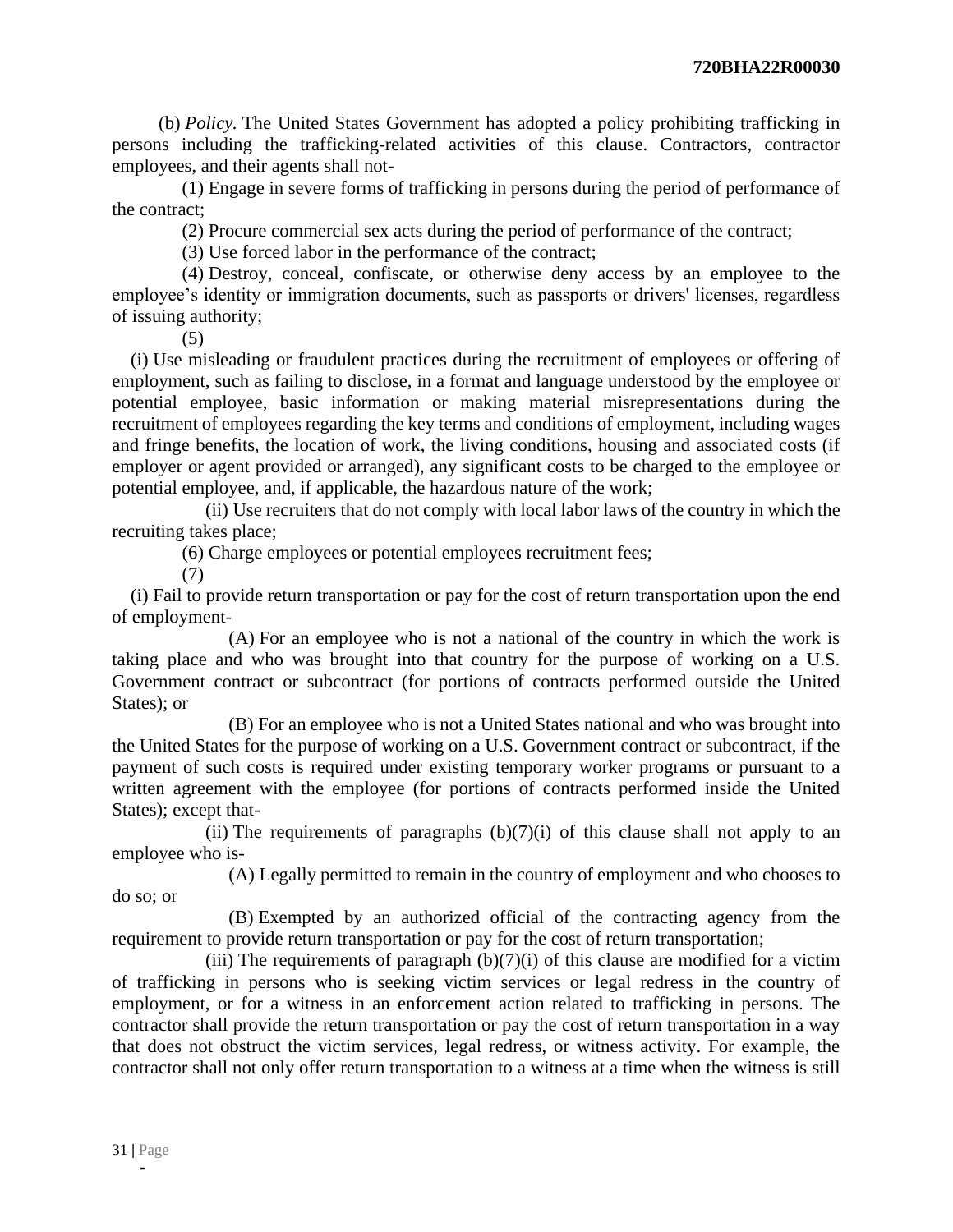needed to testify. This paragraph does not apply when the exemptions at paragraph  $(b)(7)(ii)$  of this clause apply.

 (8) Provide or arrange housing that fails to meet the host country housing and safety standards; or

 (9) If required by law or contract, fail to provide an employment contract, recruitment agreement, or other required work document in writing. Such written work document shall be in a language the employee understands. If the employee must relocate to perform the work, the work document shall be provided to the employee at least five days prior to the employee relocating. The employee's work document shall include, but is not limited to, details about work description, wages, prohibition on charging recruitment fees, work location(s), living accommodations and associated costs, time off, roundtrip transportation arrangements, grievance process, and the content of applicable laws and regulations that prohibit trafficking in persons.

(c) *Contractor requirements*. The Contractor shall-

(1) Notify its employees and agents of-

 (i) The United States Government's policy prohibiting trafficking in persons, described in paragraph (b) of this clause; and

 (ii) The actions that will be taken against employees or agents for violations of this policy. Such actions for employees may include, but are not limited to, removal from the contract, reduction in benefits, or termination of employment; and

 (2) Take appropriate action, up to and including termination, against employees, agents, or subcontractors that violate the policy in paragraph (b) of this clause.

(d) *Notification.*

(1) The Contractor shall inform the Contracting Officer and the agency Inspector General immediately of-

 (i) Any credible information it receives from any source (including host country law enforcement) that alleges a Contractor employee, subcontractor, subcontractor employee, or their agent has engaged in conduct that violates the policy in paragraph (b) of this clause (see also [18](http://uscode.house.gov/browse.xhtml;jsessionid=114A3287C7B3359E597506A31FC855B3)  [U.S.C. 1351,](http://uscode.house.gov/browse.xhtml;jsessionid=114A3287C7B3359E597506A31FC855B3) Fraud in Foreign Labor Contracting, and  $52.203-13(b)(3)(i)(A)$  $52.203-13(b)(3)(i)(A)$ , if that clause is included in the solicitation or contract, which requires disclosure to the agency Office of the Inspector General when the Contractor has credible evidence of fraud); and

 (ii) Any actions taken against a Contractor employee, subcontractor, subcontractor employee, or their agent pursuant to this clause.

 (2) If the allegation may be associated with more than one contract, the Contractor shall inform the contracting officer for the contract with the highest dollar value.

 (e) *Remedies.* In addition to other remedies available to the Government, the Contractor's failure to comply with the requirements of paragraphs  $(c)$ ,  $(d)$ ,  $(g)$ ,  $(h)$ , or  $(i)$  of this clause may result in-

 (1) Requiring the Contractor to remove a Contractor employee or employees from the performance of the contract;

(2) Requiring the Contractor to terminate a subcontract;

 (3) Suspension of contract payments until the Contractor has taken appropriate remedial action;

 (4) Loss of award fee, consistent with the award fee plan, for the performance period in which the Government determined Contractor non-compliance;

(5) Declining to exercise available options under the contract;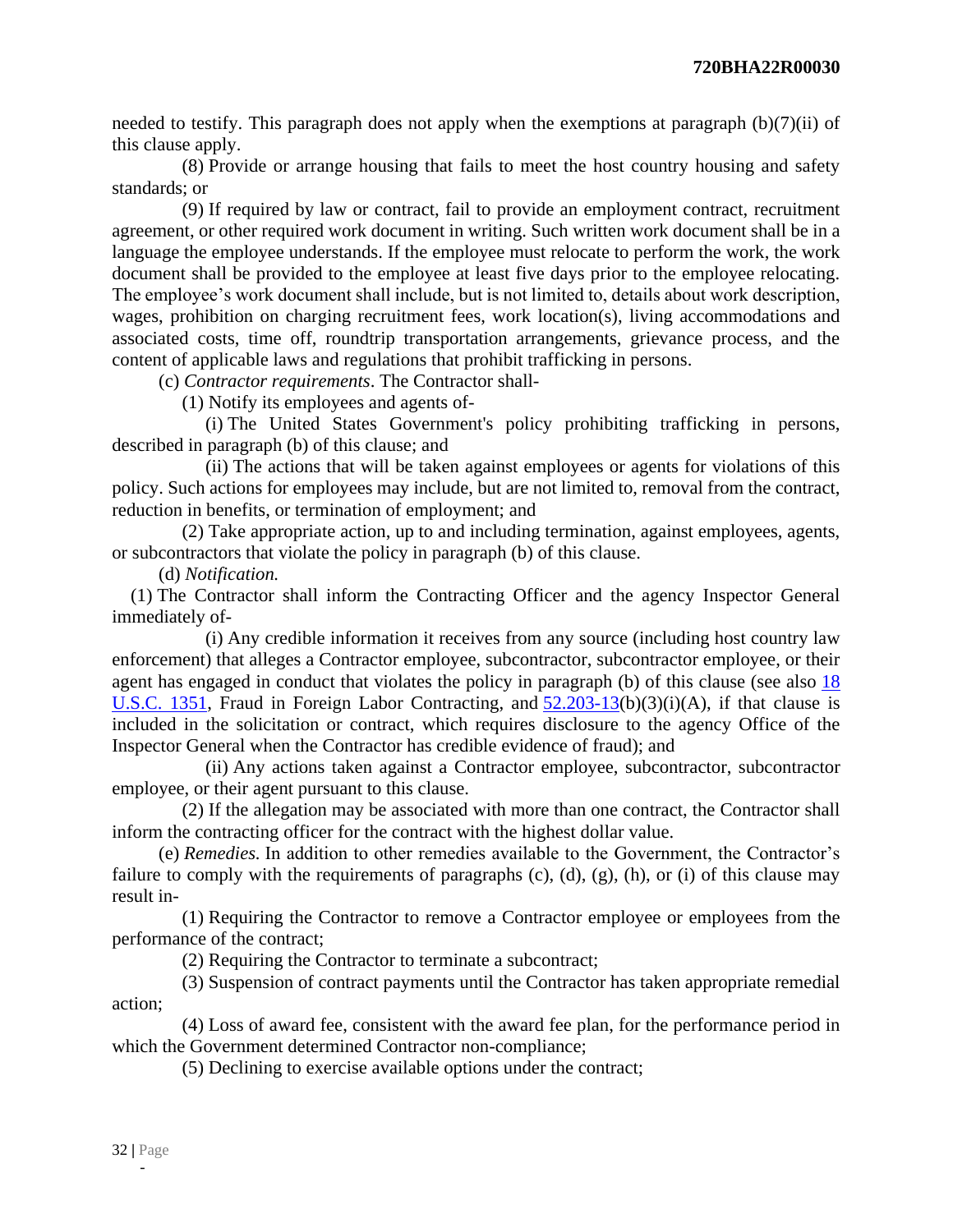(6) Termination of the contract for default or cause, in accordance with the termination clause of this contract; or

(7) Suspension or debarment.

 (f) *Mitigating and aggravating factors.* When determining remedies, the Contracting Officer may consider the following:

 (1) *Mitigating factors*. The Contractor had a Trafficking in Persons compliance plan or an awareness program at the time of the violation, was in compliance with the plan, and has taken appropriate remedial actions for the violation, that may include reparation to victims for such violations.

 (2) *Aggravating factors*. The Contractor failed to abate an alleged violation or enforce the requirements of a compliance plan, when directed by the Contracting Officer to do so.

(g) *Full cooperation*.

(1) The Contractor shall, at a minimum-

 (i) Disclose to the agency Inspector General information sufficient to identify the nature and extent of an offense and the individuals responsible for the conduct;

 (ii) Provide timely and complete responses to Government auditors' and investigators' requests for documents;

 (iii) Cooperate fully in providing reasonable access to its facilities and staff (both inside and outside the U.S.) to allow contracting agencies and other responsible Federal agencies to conduct audits, investigations, or other actions to ascertain compliance with the Trafficking Victims Protection Act of 2000 [\(22 U.S.C. chapter 78\)](http://uscode.house.gov/browse.xhtml;jsessionid=114A3287C7B3359E597506A31FC855B3), E.O. 13627, or any other applicable law or regulation establishing restrictions on trafficking in persons, the procurement of commercial sex acts, or the use of forced labor; and

 (iv) Protect all employees suspected of being victims of or witnesses to prohibited activities, prior to returning to the country from which the employee was recruited, and shall not prevent or hinder the ability of these employees from cooperating fully with Government authorities.

 (2) The requirement for full cooperation does not foreclose any Contractor rights arising in law, the FAR, or the terms of the contract. It does not-

 (i) Require the Contractor to waive its attorney-client privilege or the protections afforded by the attorney work product doctrine;

 (ii) Require any officer, director, owner, employee, or agent of the Contractor, including a sole proprietor, to waive his or her attorney client privilege or Fifth Amendment rights; or

(iii) Restrict the Contractor from-

(A) Conducting an internal investigation; or

 (B) Defending a proceeding or dispute arising under the contract or related to a potential or disclosed violation.

(h) *Compliance plan*.

(1) This paragraph (h) applies to any portion of the contract that-

 (i) Is for supplies, other than commercially available off-the-shelf items, acquired outside the United States, or services to be performed outside the United States; and

(ii) Has an estimated value that exceeds \$550,000.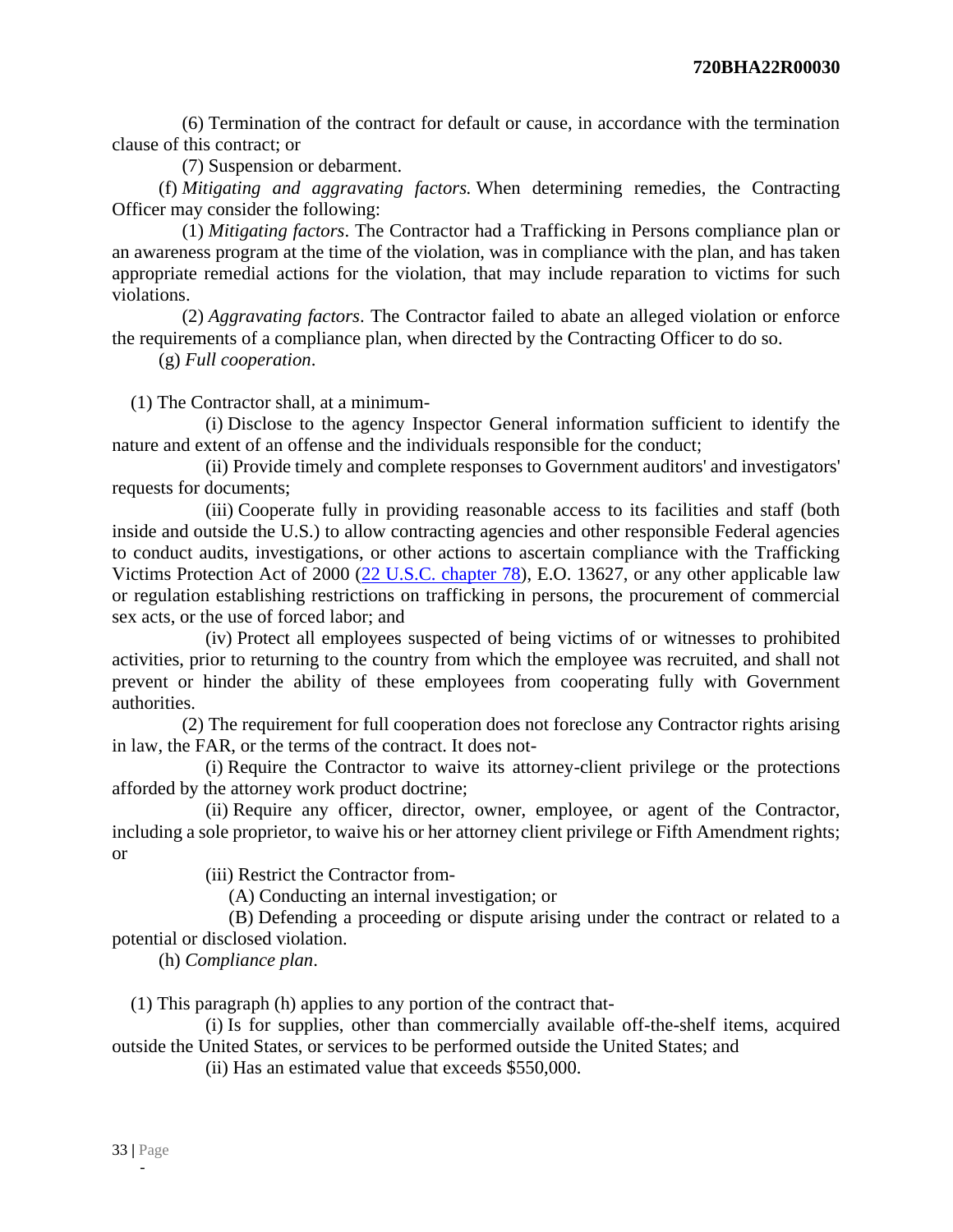(2) The Contractor shall maintain a compliance plan during the performance of the contract that is appropriate-

(i) To the size and complexity of the contract; and

 (ii) To the nature and scope of the activities to be performed for the Government, including the number of non-United States citizens expected to be employed and the risk that the contract or subcontract will involve services or supplies susceptible to trafficking in persons.

 (3) *Minimum requirements*. The compliance plan must include, at a minimum, the following:

 (i) An awareness program to inform contractor employees about the Government's policy prohibiting trafficking-related activities described in paragraph (b) of this clause, the activities prohibited, and the actions that will be taken against the employee for violations. Additional information about Trafficking in Persons and examples of awareness programs can be found at the website for the Department of State's Office to Monitor and Combat Trafficking in Persons at [http://www.state.gov/j/tip/.](http://www.state.gov/j/tip/)

 (ii) A process for employees to report, without fear of retaliation, activity inconsistent with the policy prohibiting trafficking in persons, including a means to make available to all employees the hotline phone number of the Global Human Trafficking Hotline at 1-844-888-FREE and its email address at [help@befree.org.](mailto:help@befree.org)

 (iii) A recruitment and wage plan that only permits the use of recruitment companies with trained employees, prohibits charging recruitment fees to the employees or potential employees and ensures that wages meet applicable host-country legal requirements or explains any variance.

 (iv) A housing plan, if the Contractor or subcontractor intends to provide or arrange housing, that ensures that the housing meets host-country housing and safety standards.

 (v) Procedures to prevent agents and subcontractors at any tier and at any dollar value from engaging in trafficking in persons (including activities in paragraph (b) of this clause) and to monitor, detect, and terminate any agents, subcontracts, or subcontractor employees that have engaged in such activities.

(4) *Posting*.

(i) The Contractor shall post the relevant contents of the compliance plan, no later than the initiation of contract performance, at the workplace (unless the work is to be performed in the field or not in a fixed location) and on the Contractor's Web site (if one is maintained). If posting at the workplace or on the Web site is impracticable, the Contractor shall provide the relevant contents of the compliance plan to each worker in writing.

 (ii) The Contractor shall provide the compliance plan to the Contracting Officer upon request.

 (5) *Certification*. Annually after receiving an award, the Contractor shall submit a certification to the Contracting Officer that-

 (i) It has implemented a compliance plan to prevent any prohibited activities identified at paragraph (b) of this clause and to monitor, detect, and terminate any agent, subcontract or subcontractor employee engaging in prohibited activities; and

(ii) After having conducted due diligence, either-

 (A) To the best of the Contractor's knowledge and belief, neither it nor any of its agents, subcontractors, or their agents is engaged in any such activities; or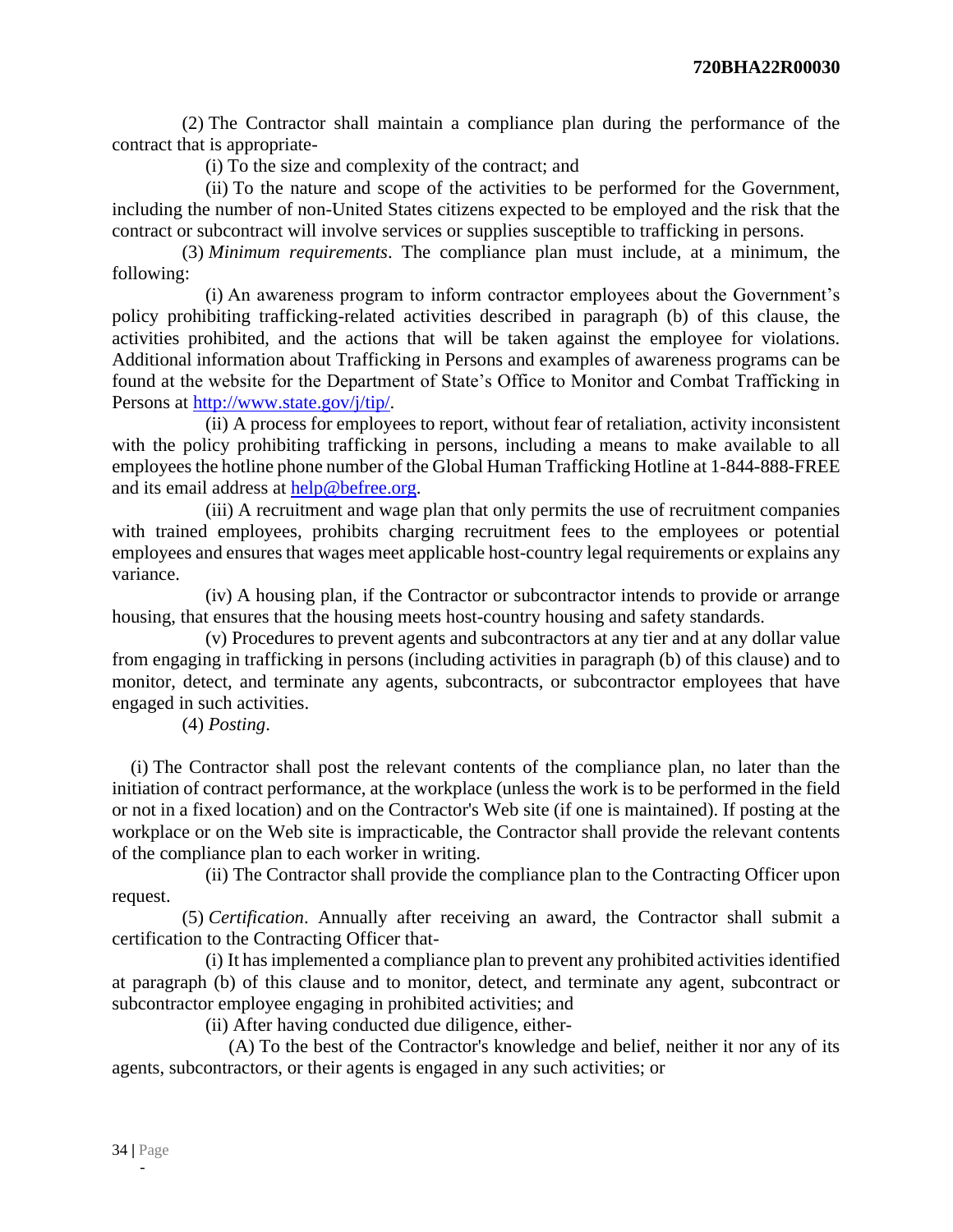(B) If abuses relating to any of the prohibited activities identified in paragraph (b) of this clause have been found, the Contractor or subcontractor has taken the appropriate remedial and referral actions.

(i) *Subcontracts*.

(1) The Contractor shall include the substance of this clause, including this paragraph (i), in all subcontracts and in all contracts with agents. The requirements in paragraph (h) of this clause apply only to any portion of the subcontract that-

 (i) Is for supplies, other than commercially available off-the-shelf items, acquired outside the United States, or services to be performed outside the United States; and

(ii) Has an estimated value that exceeds \$550,000.

 (2) If any subcontractor is required by this clause to submit a certification, the Contractor shall require submission prior to the award of the subcontract and annually thereafter. The certification shall cover the items in paragraph (h)(5) of this clause.

(End of Clause)

# **ATTACHMENT 5**

52.223-99, Alternate 70 ENSURING ADEQUATE COVID-19 SAFETY PROTOCOLS FOR FEDERAL CONTRACTORS (OCT 2021)-Alternate 70 (OCT 2021) (M/OAA-DEV-FAR-22-01c)

USAID will take no action to enforce the clause (FAR 52.223-99) implementing the requirements of Executive Order 14042, absent further written notice from USAID, where the place of performance identified in the contract is in a U.S. state or outlying area subject to a